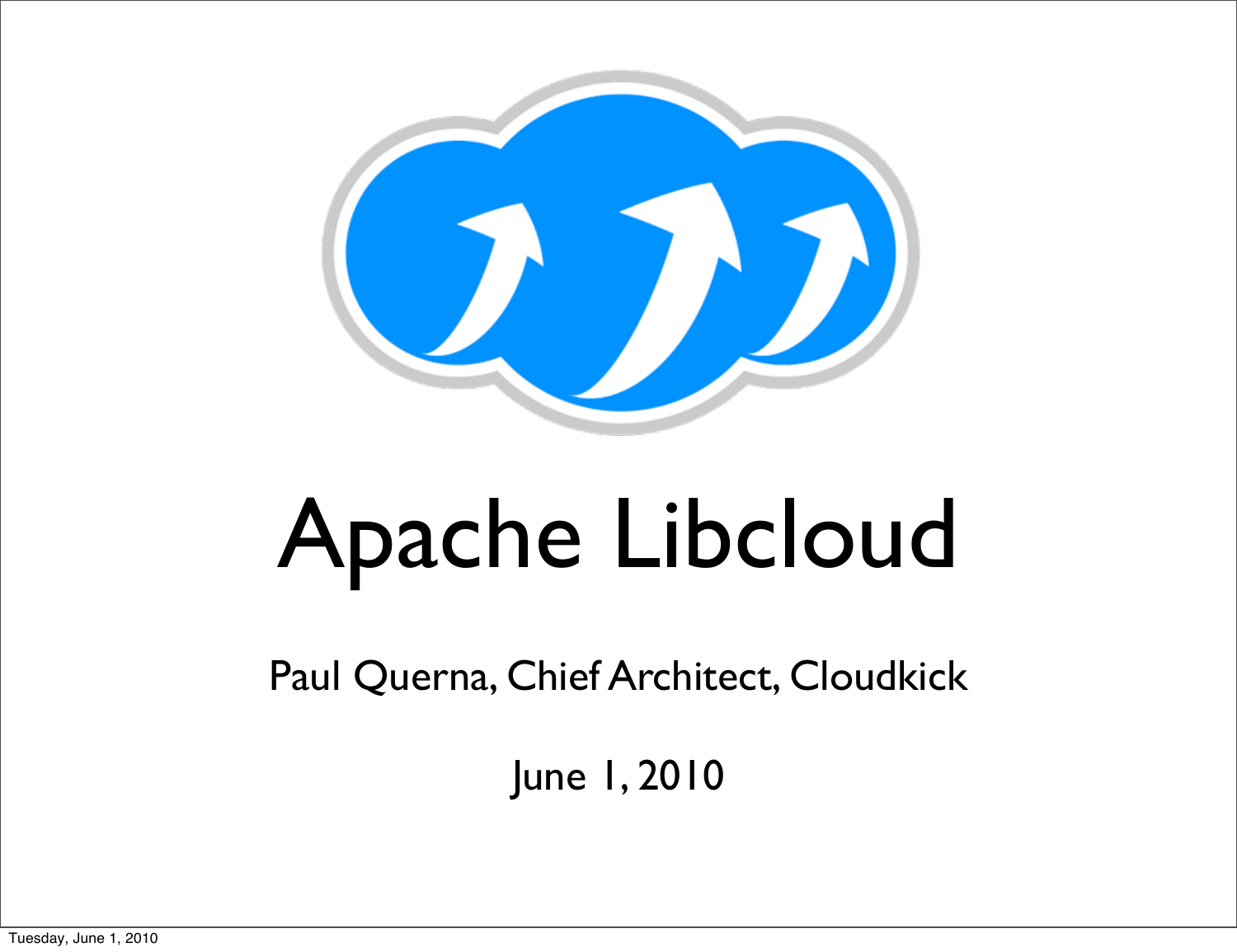#### About Me

- Chief Architect at Cloudkick
- Developer on Apache HTTP Server
- Former VP Infrastructure @ ASF
- Libcloud developer!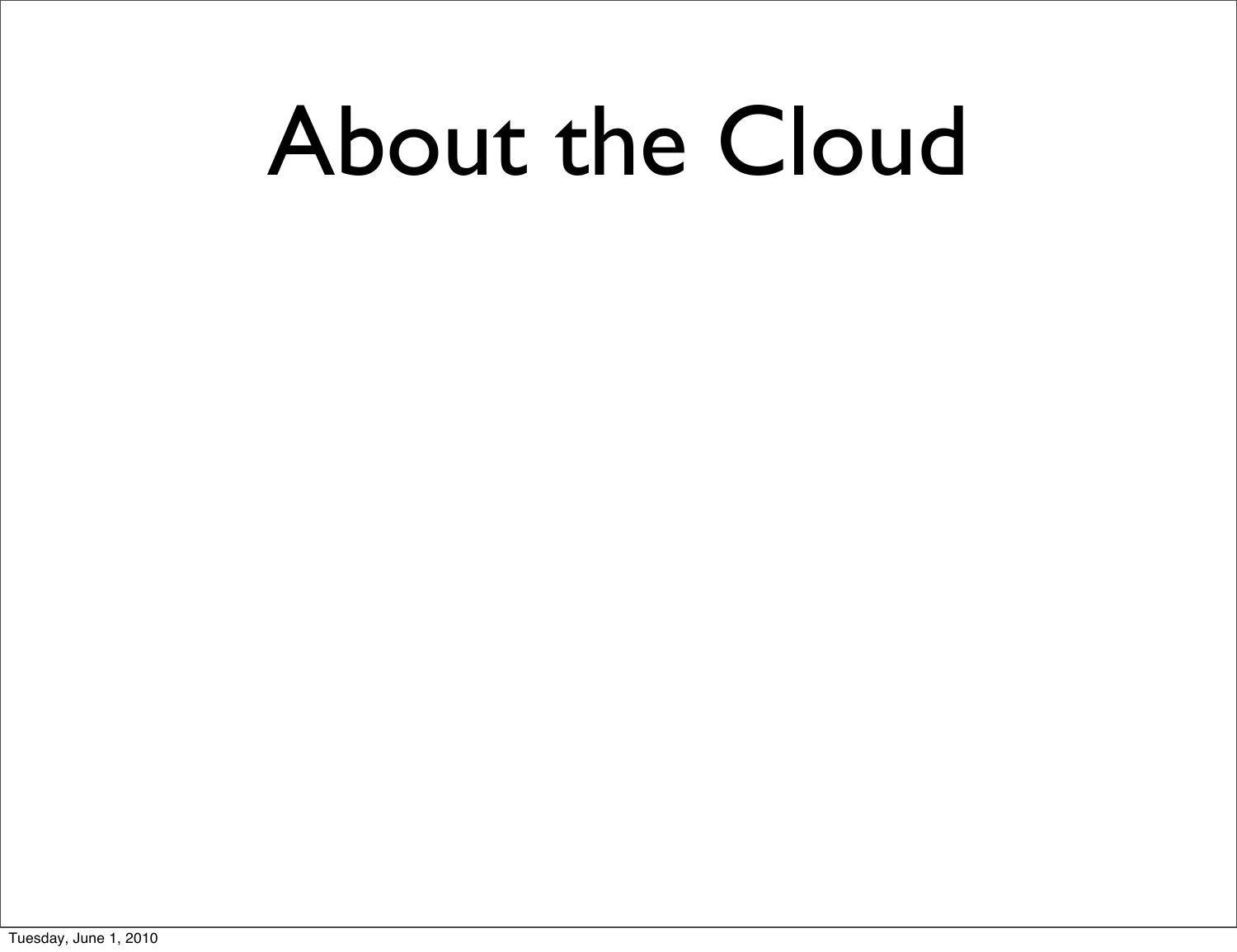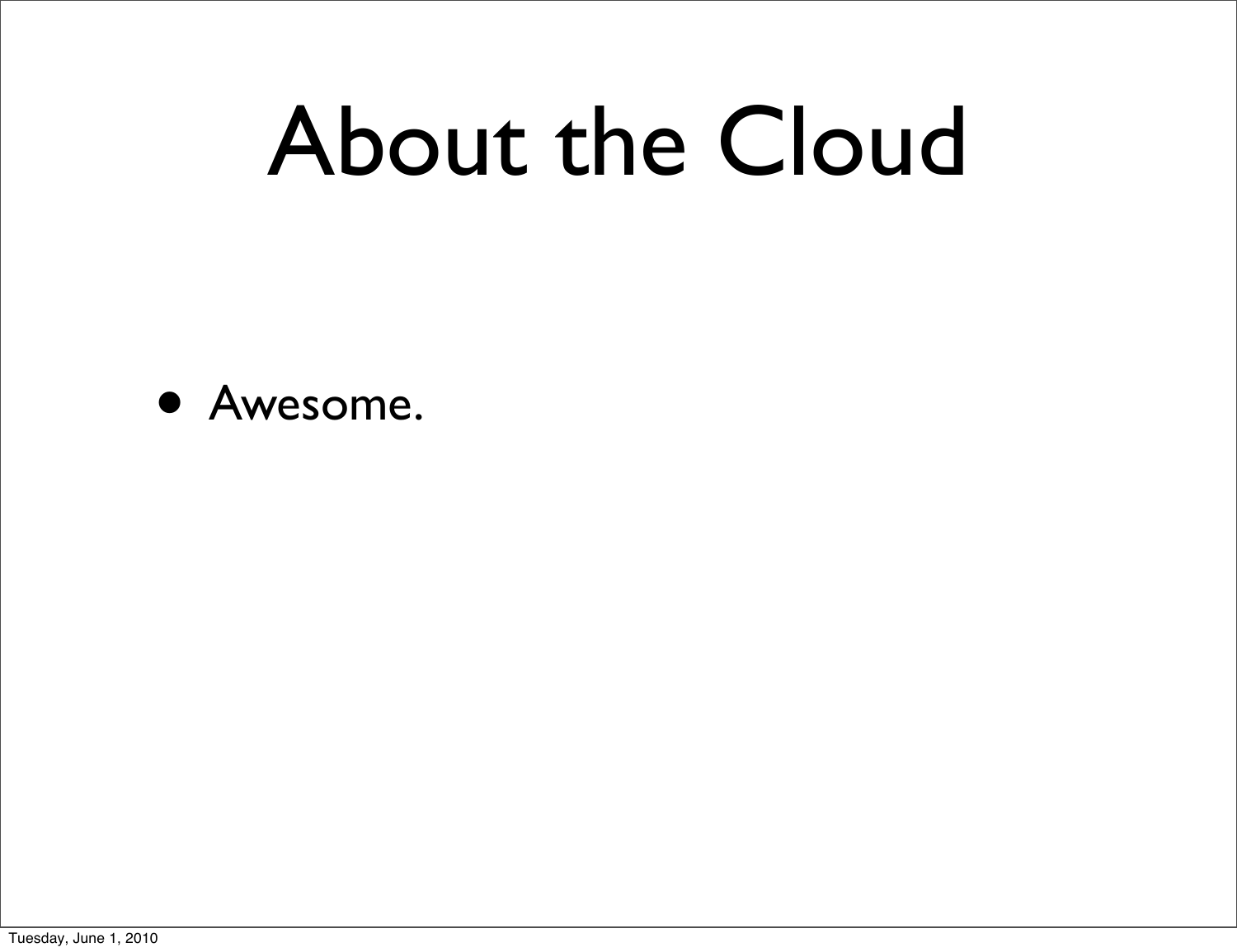

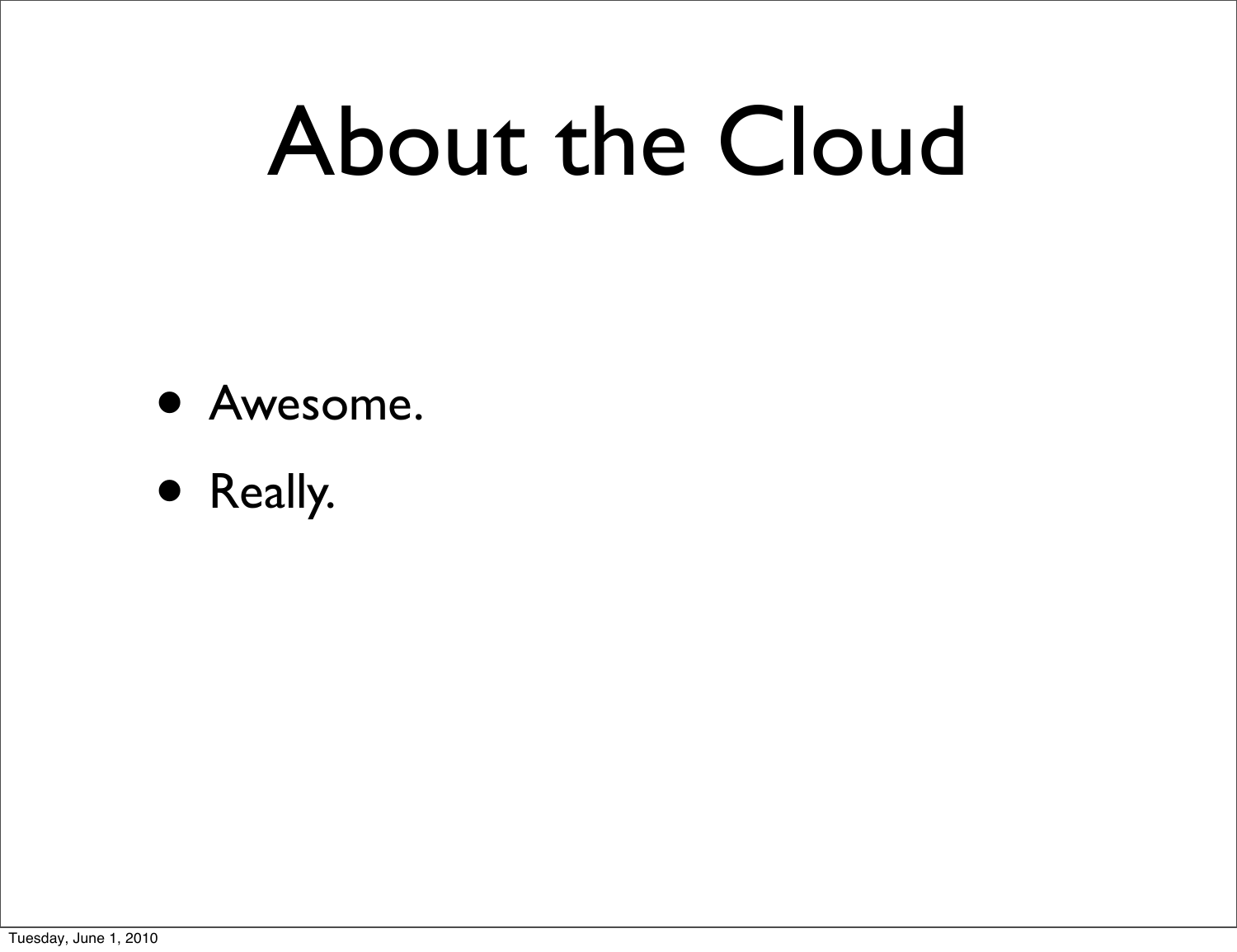- Awesome.
- Really.
- Maybe not always.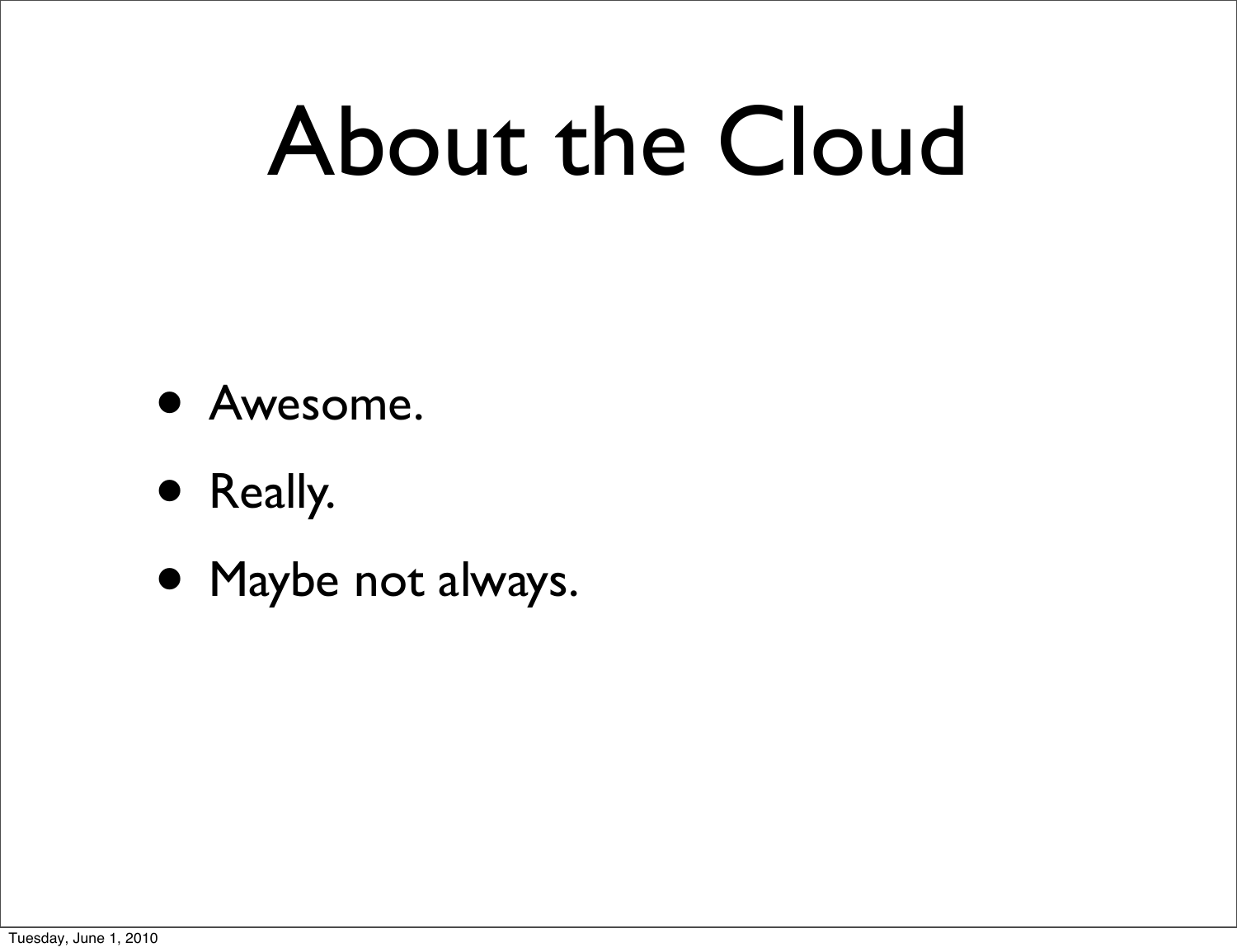- Awesome.
- Really.
- Maybe not always.
- But mostly.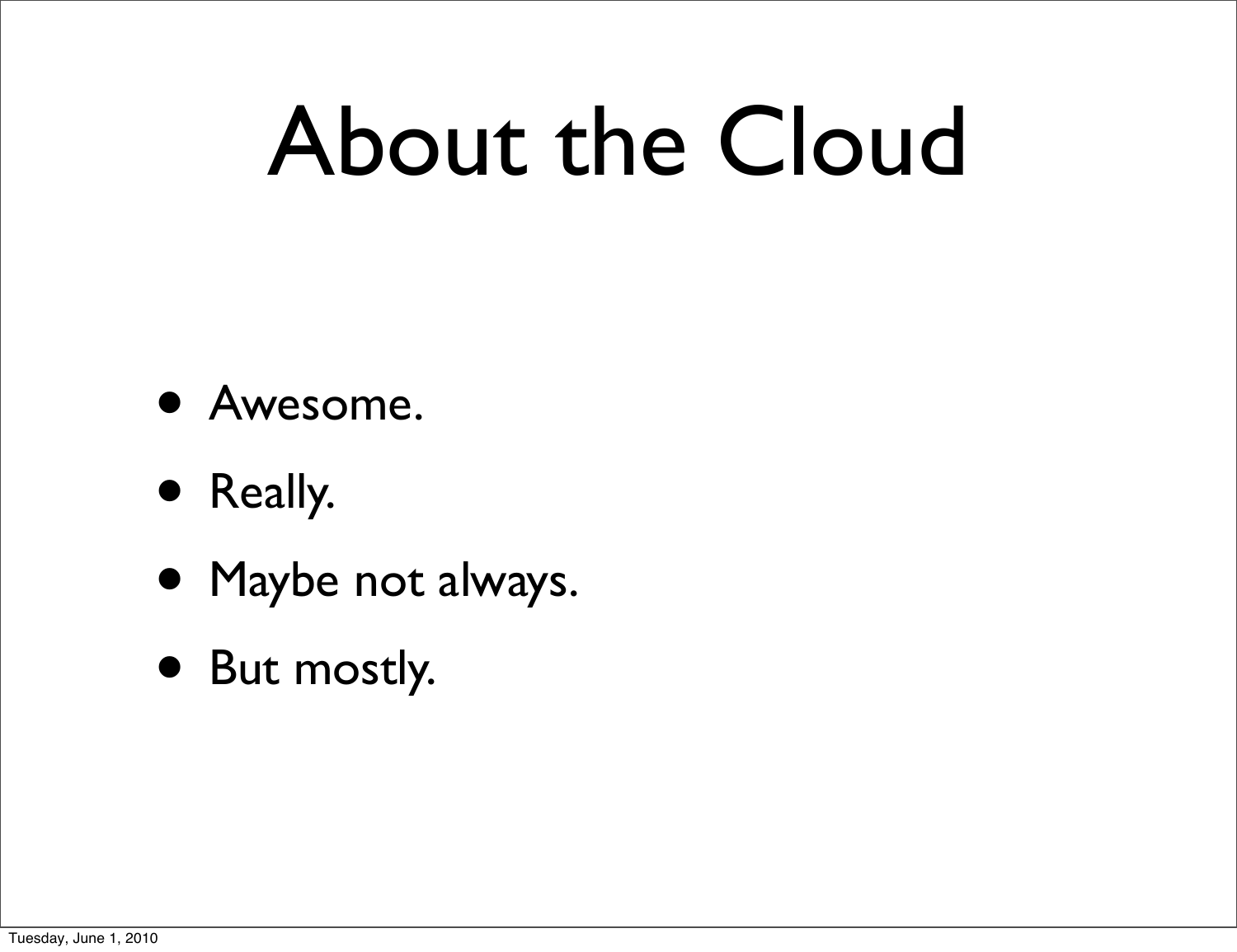## Services (SaaS)

- GMail, Google Docs, etc
- Most any website cloud be called SaaS.
- Cloudkick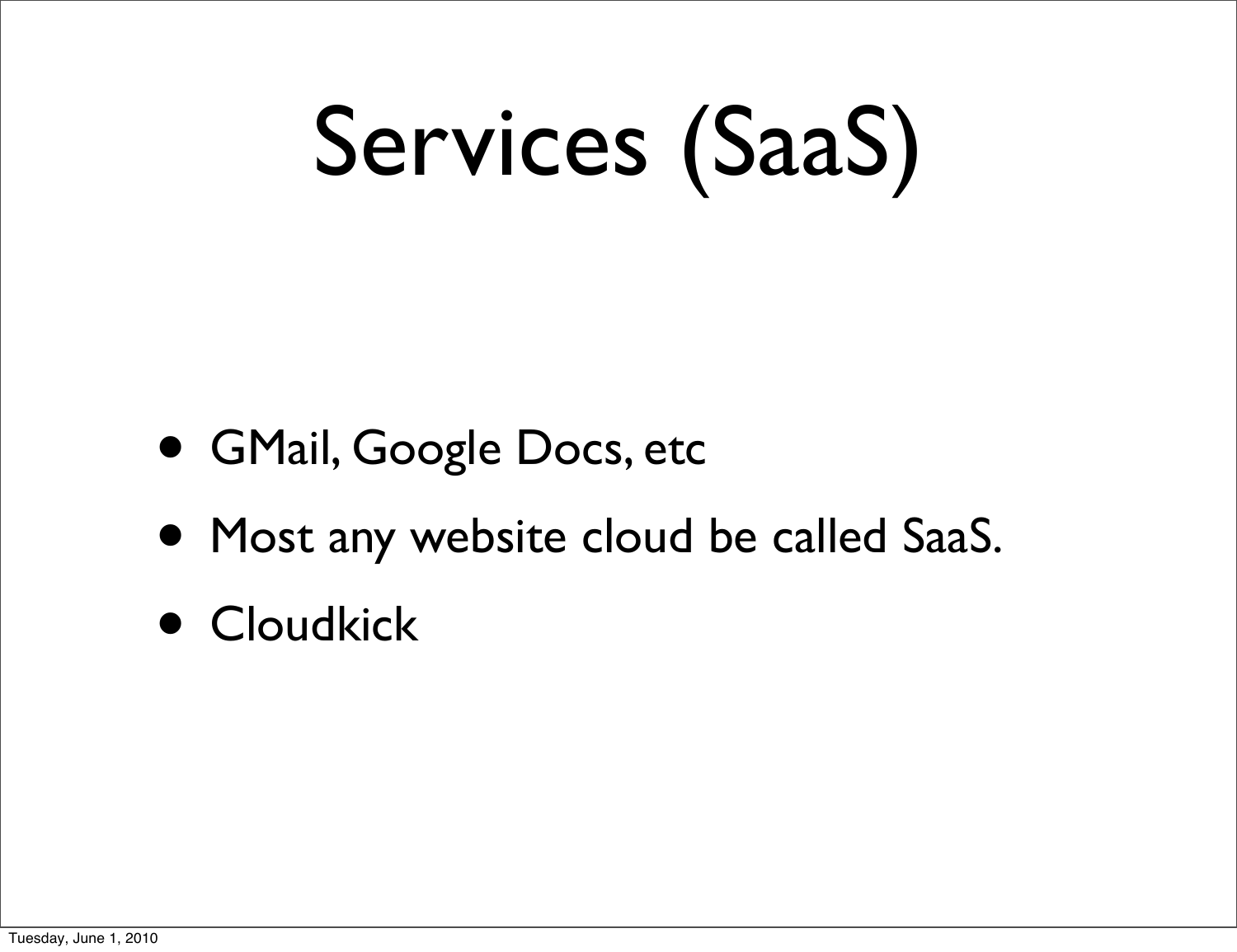## Platforms (PaaS)

- Google AppEngine
- Heroku (Rails as PaaS)
- SalesForce.com / VMForce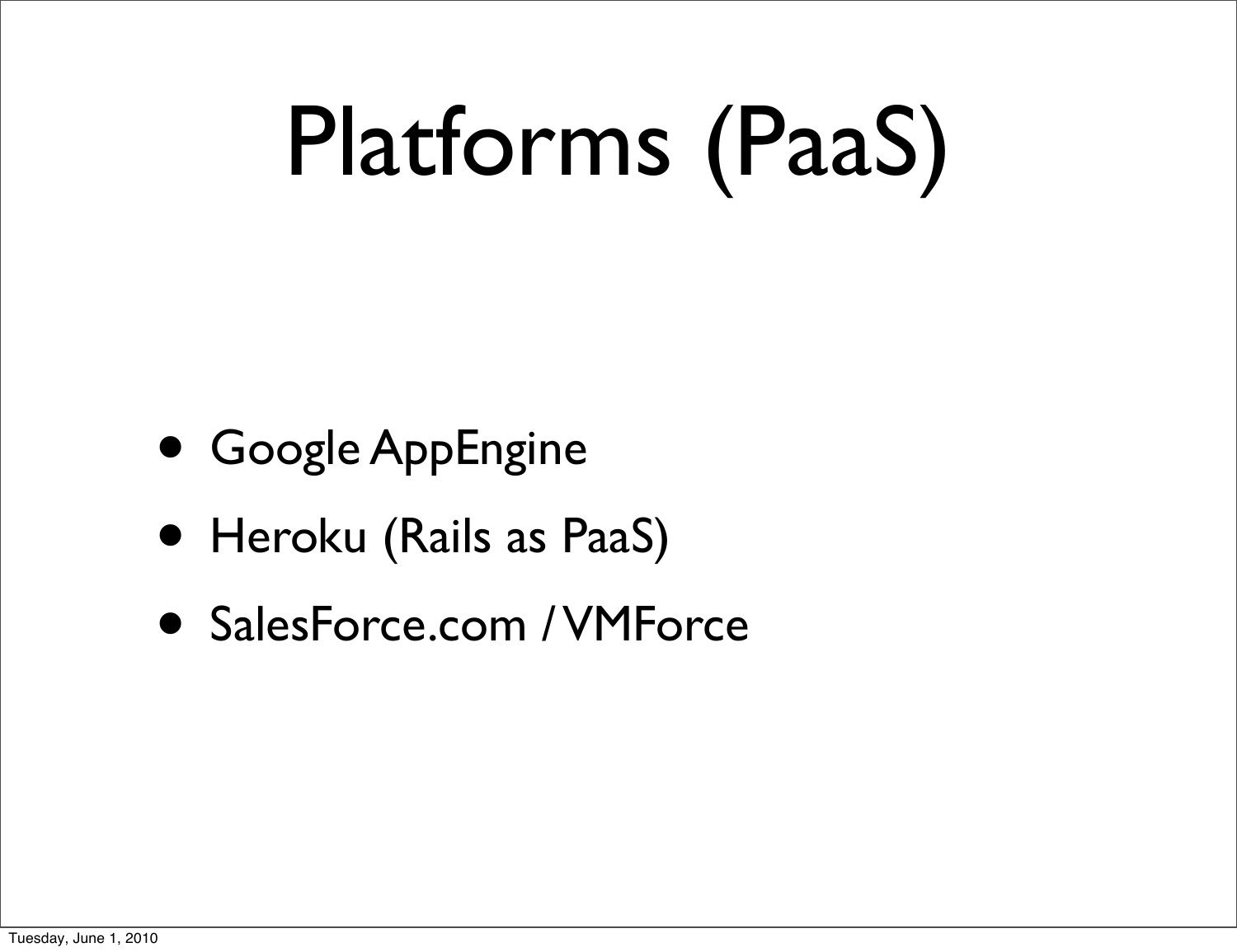## Storage

- Amazon S3
- Rackspace CloudFiles
- Google Storage for Developers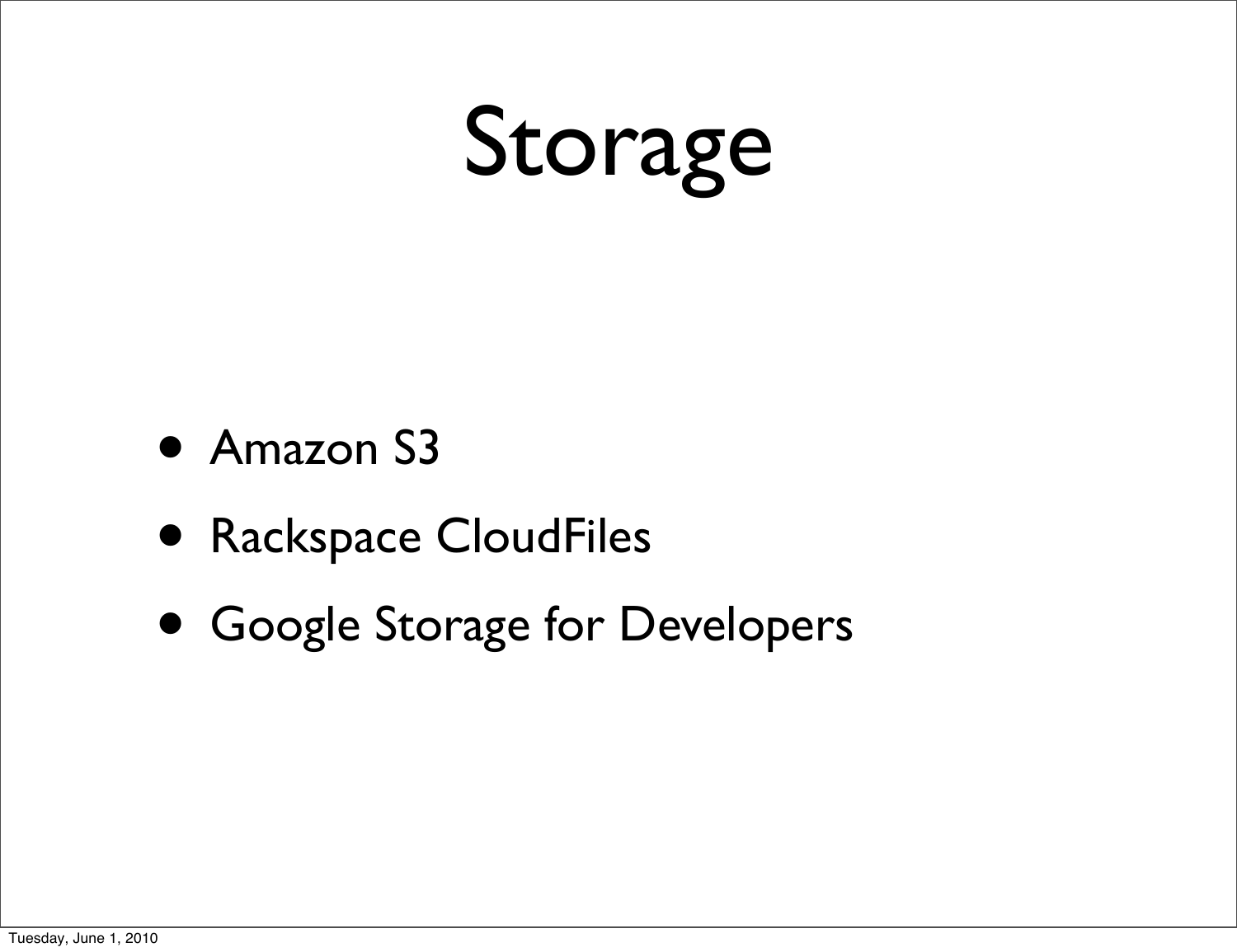### Compute

- Amazon EC2
- Rackspace Cloud
- Linode
- GoGrid
- Voxel
- And many more!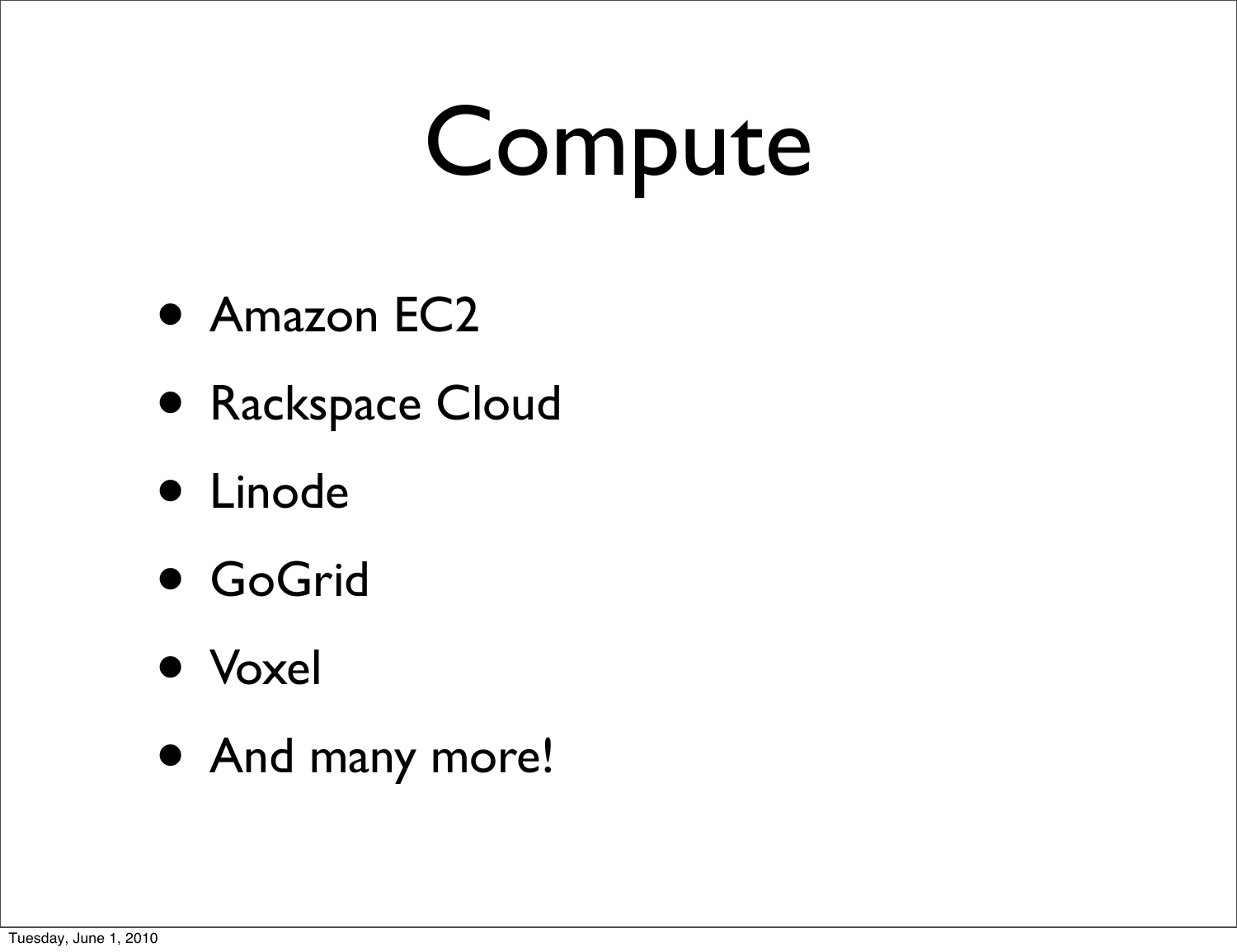#### I want a server.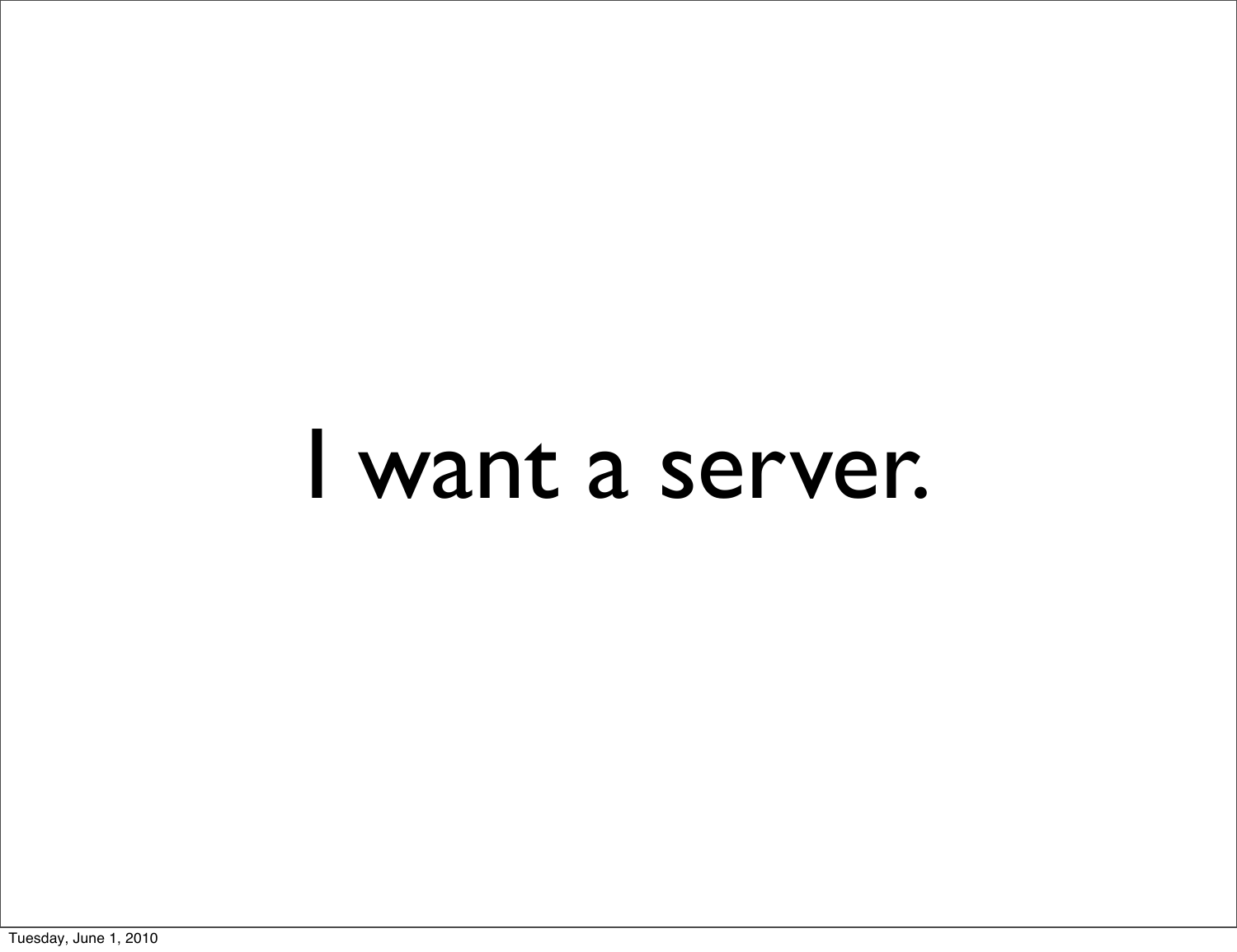### I want a server: right now.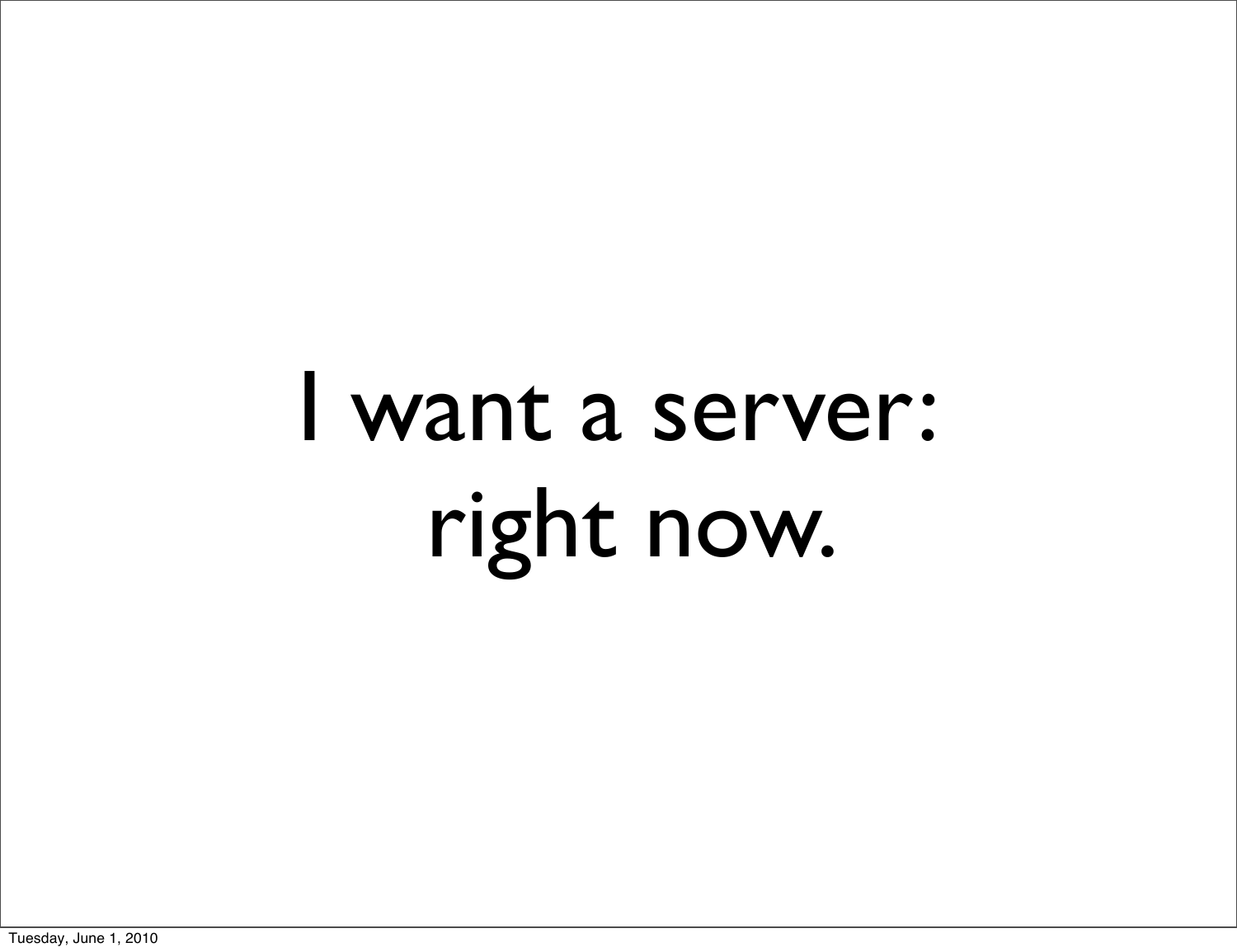### Enter Libcloud

from libcloud.types import Provider

from libcloud.providers import get\_driver

rs = get\_driver(Provider.RACKSPACE)('rackspace-apikey')

rs.create\_node('serverA')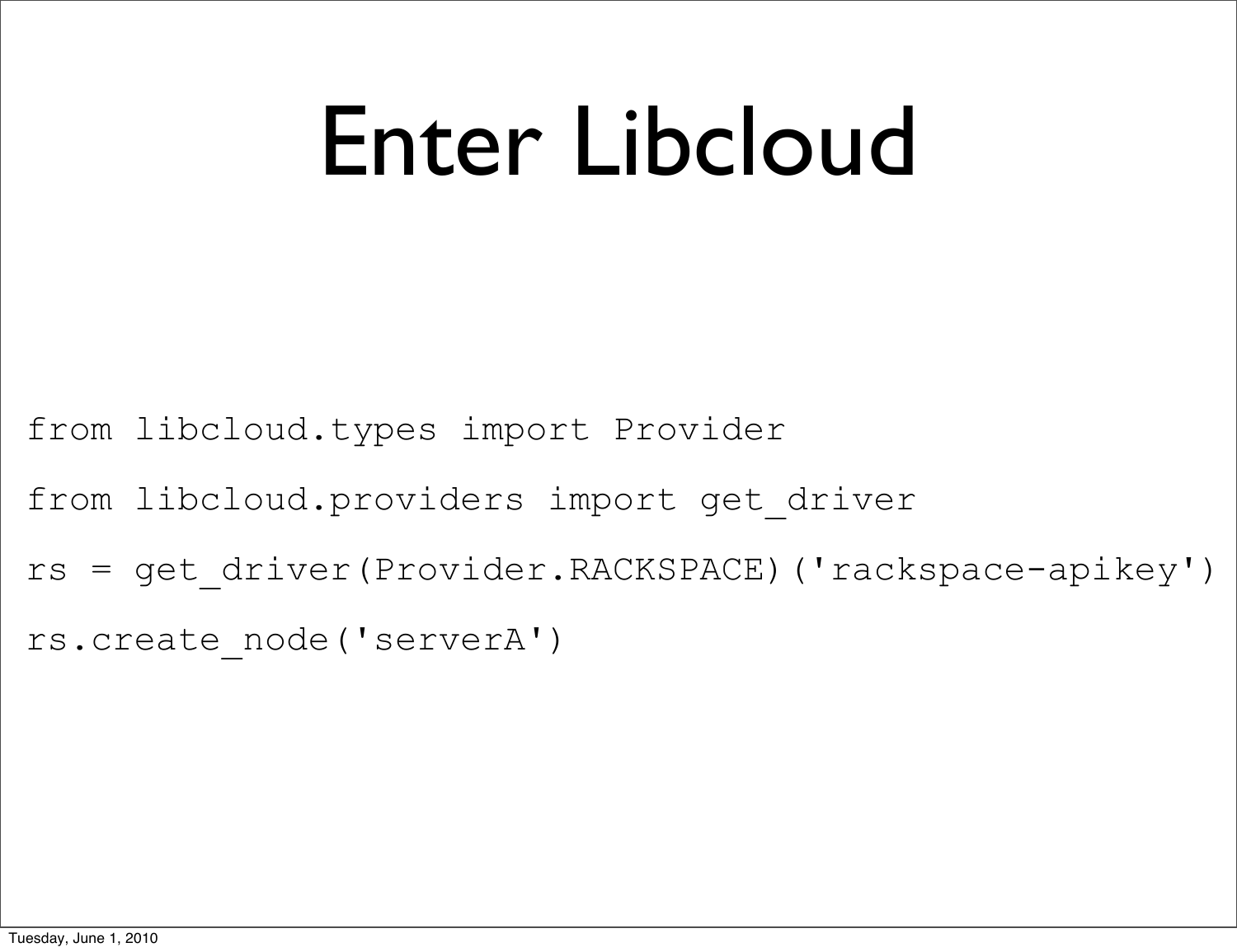### About Libcloud

- Started in the summer of 2009
- Easy to use.
- Portable.
- Pure Python (proposed ports to others)
	- Socket & HTTP interfaces exist today!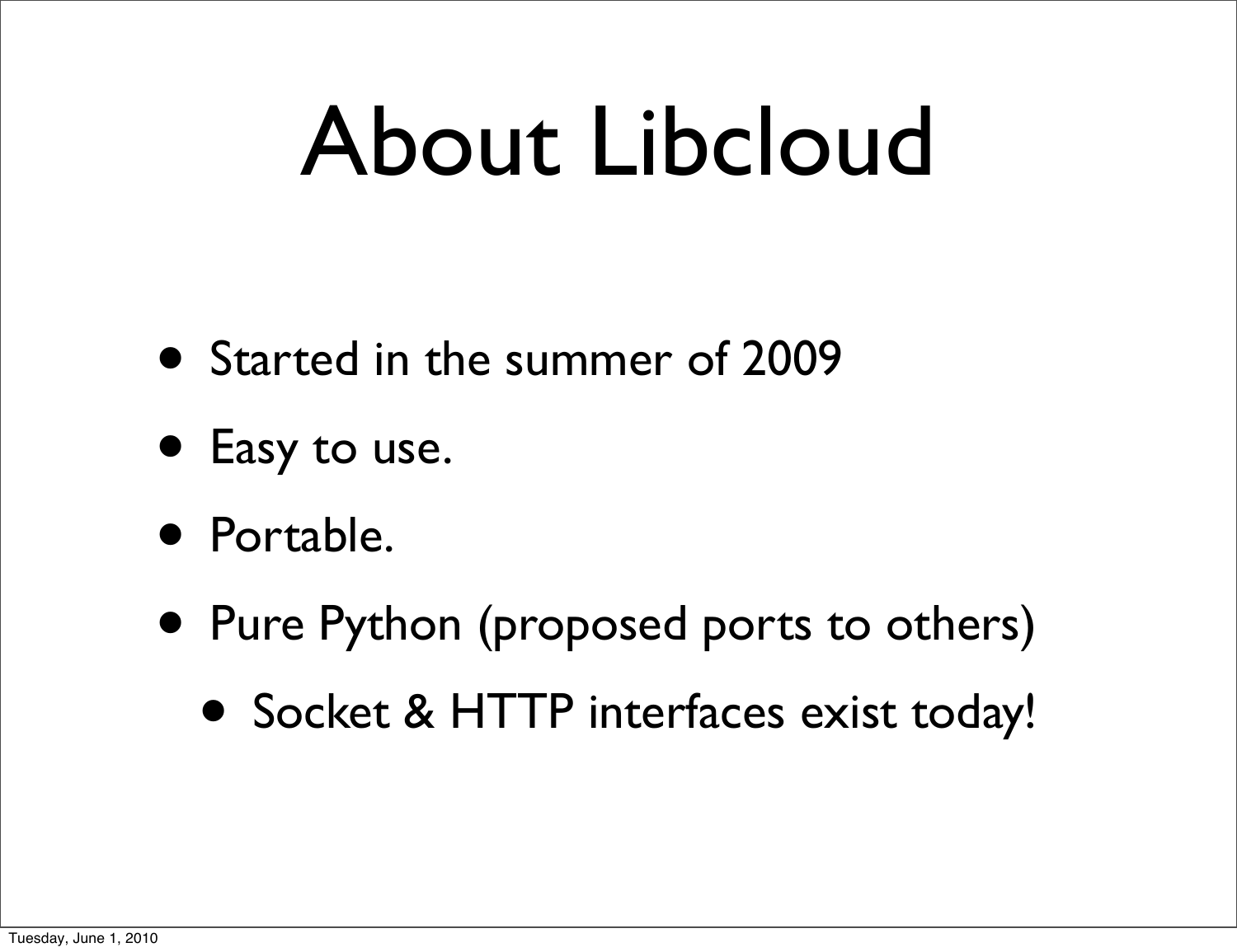## Why?

- API Styles:
	- Amazon: XML + Custom HMAC Auth
	- Rackspace: JSON + Auth Tickets
	- SoftLayer: XML RPC + User / Password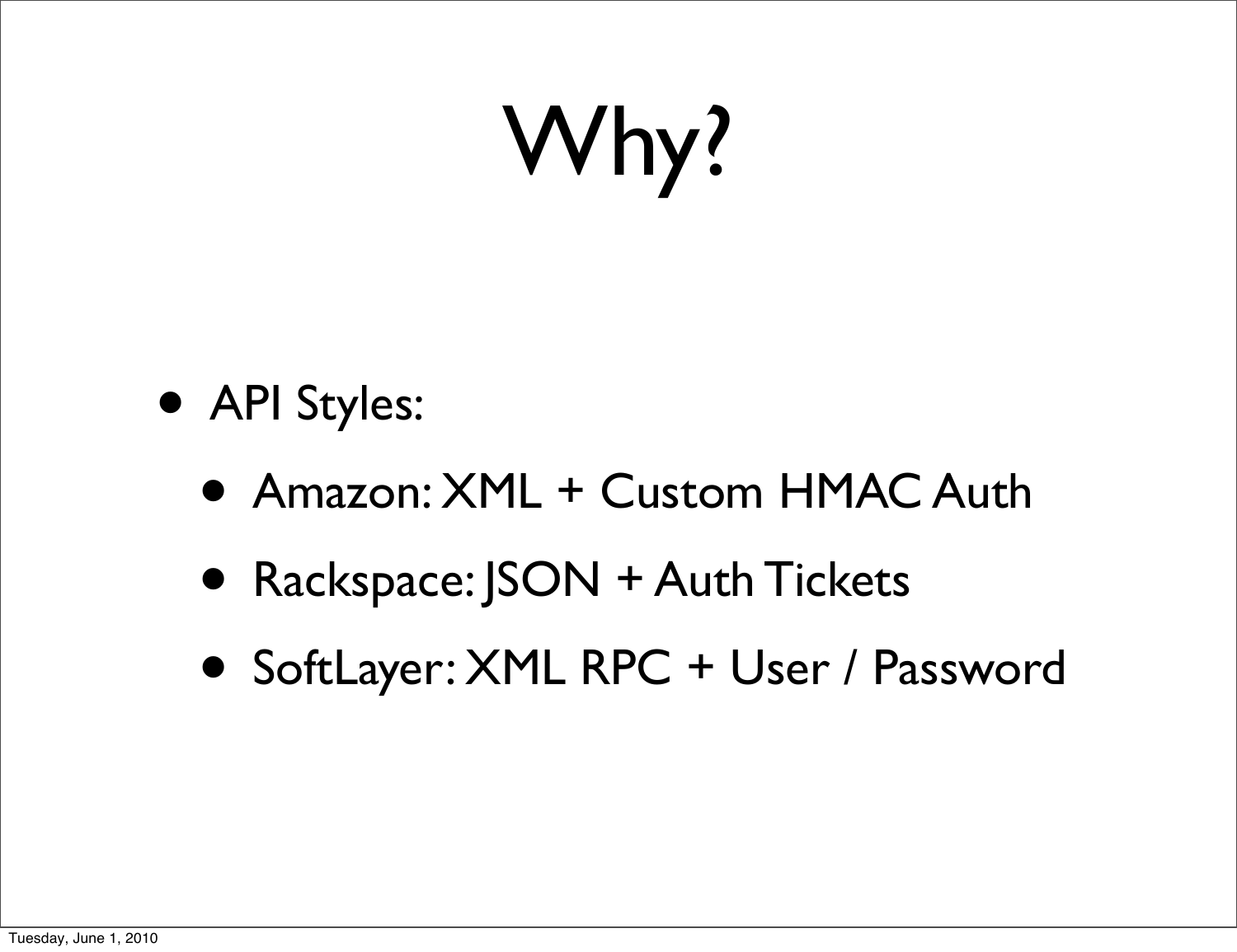## Libcloud Today

- In the Apache Incubator
- 15 Providers:
	- Dreamhost, Amazon EC2, Enomaly ECP, Eucalyptus, GoGrid, IBM Developer Cloud, Linode, OpenNebula, Slicehost, SoftLayer, Rackspace, RimuHosting, Terramark, VMWare vCloud, Voxel, VPS.net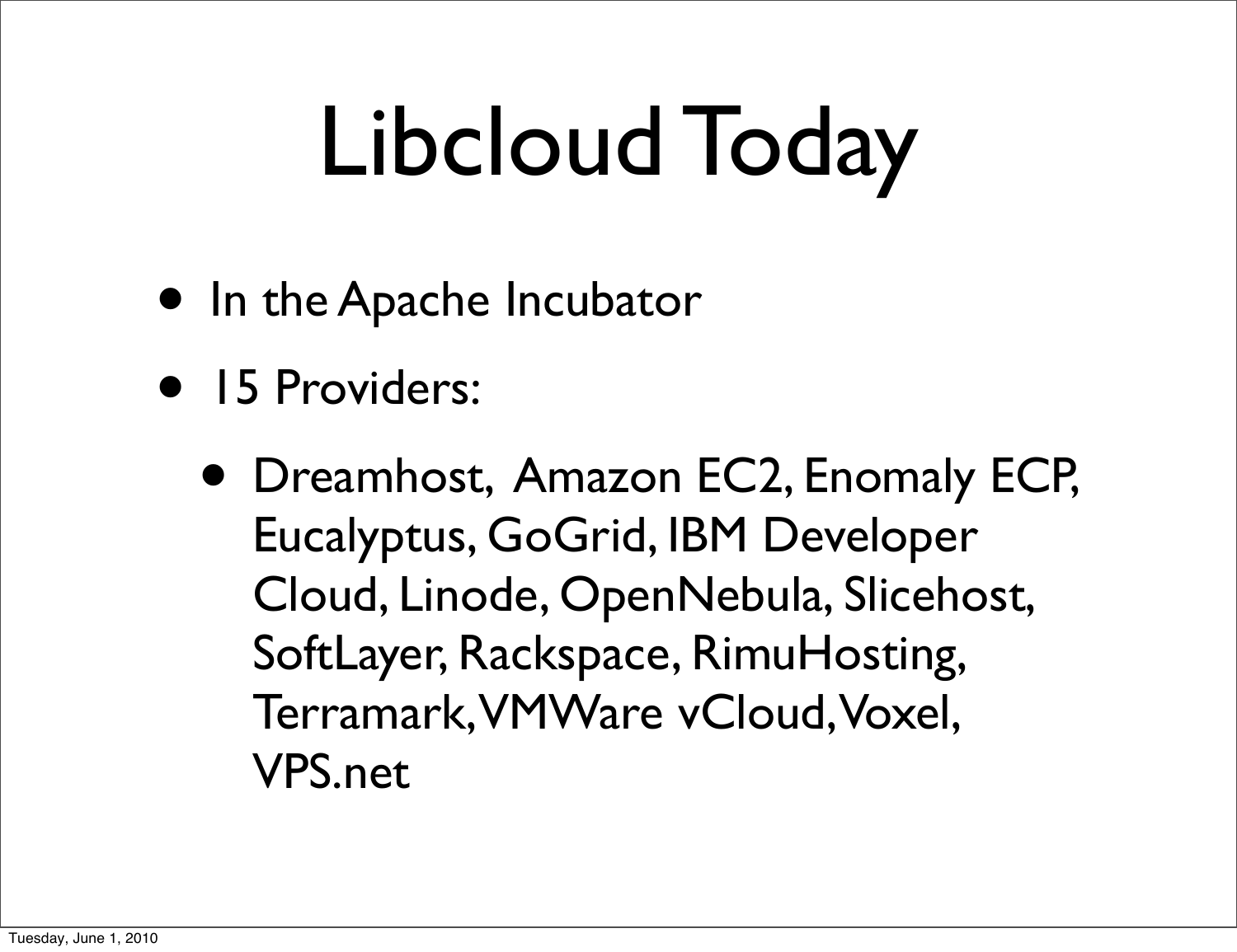### Libcloud APIs

- Originally 6 Core APIs
	- List Nodes
	- List Images
	- List Sizes
	- Create / Destroy / Reboot Node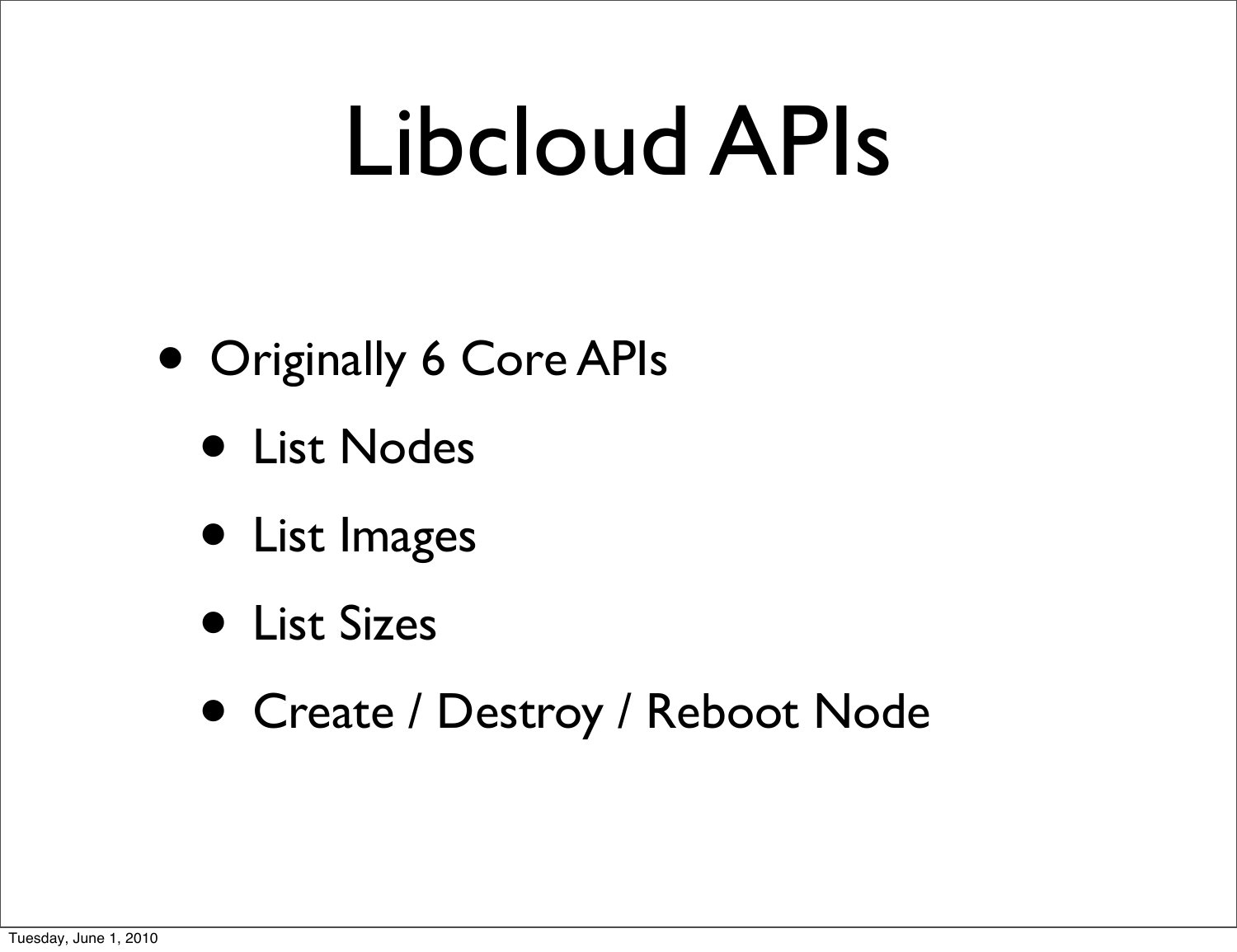### list\_nodes

 $foo = d.list nodes()$ for node in foo: print node.id print node.public\_ip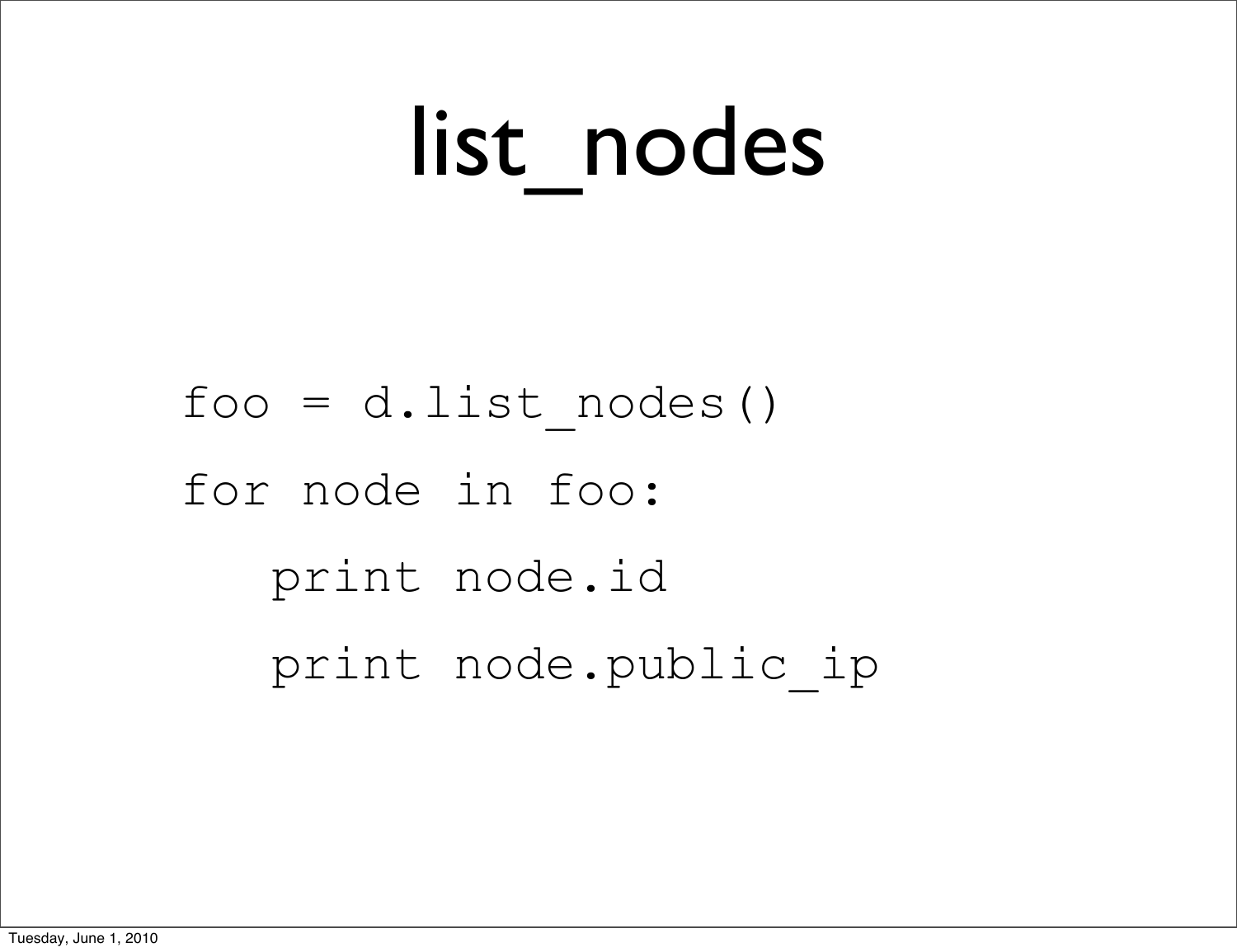### list\_images

 $images = d.list images()$ ubuntu = [i for i in images if i.name.find('Ubuntu')  $!= -1]$ print ubuntu[0].id print ubuntu[0].name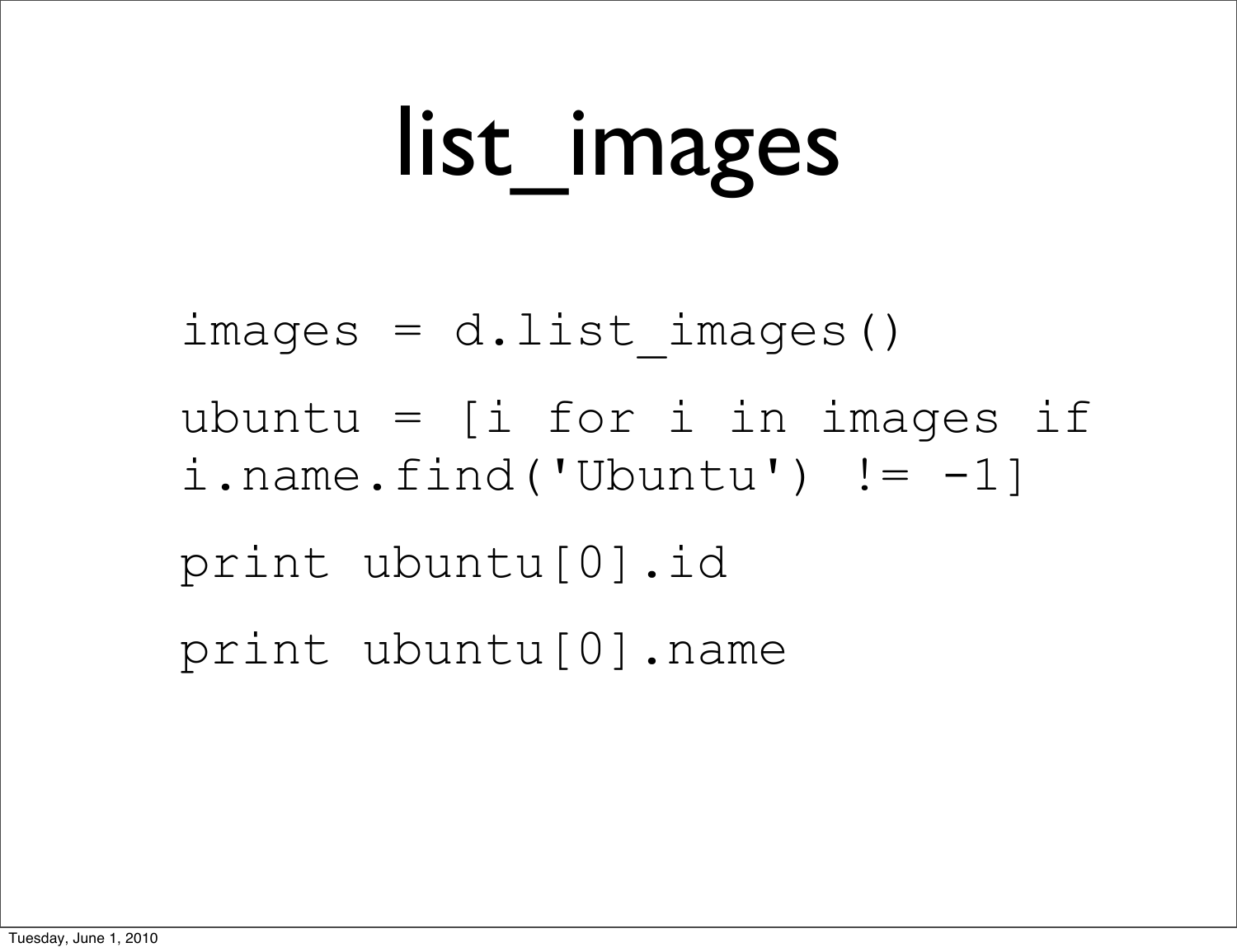### list sizes

 $sizes = d.list sizes()$ print sizes[0].id print sizes[0].ram print sizes[0].disk print sizes[0].price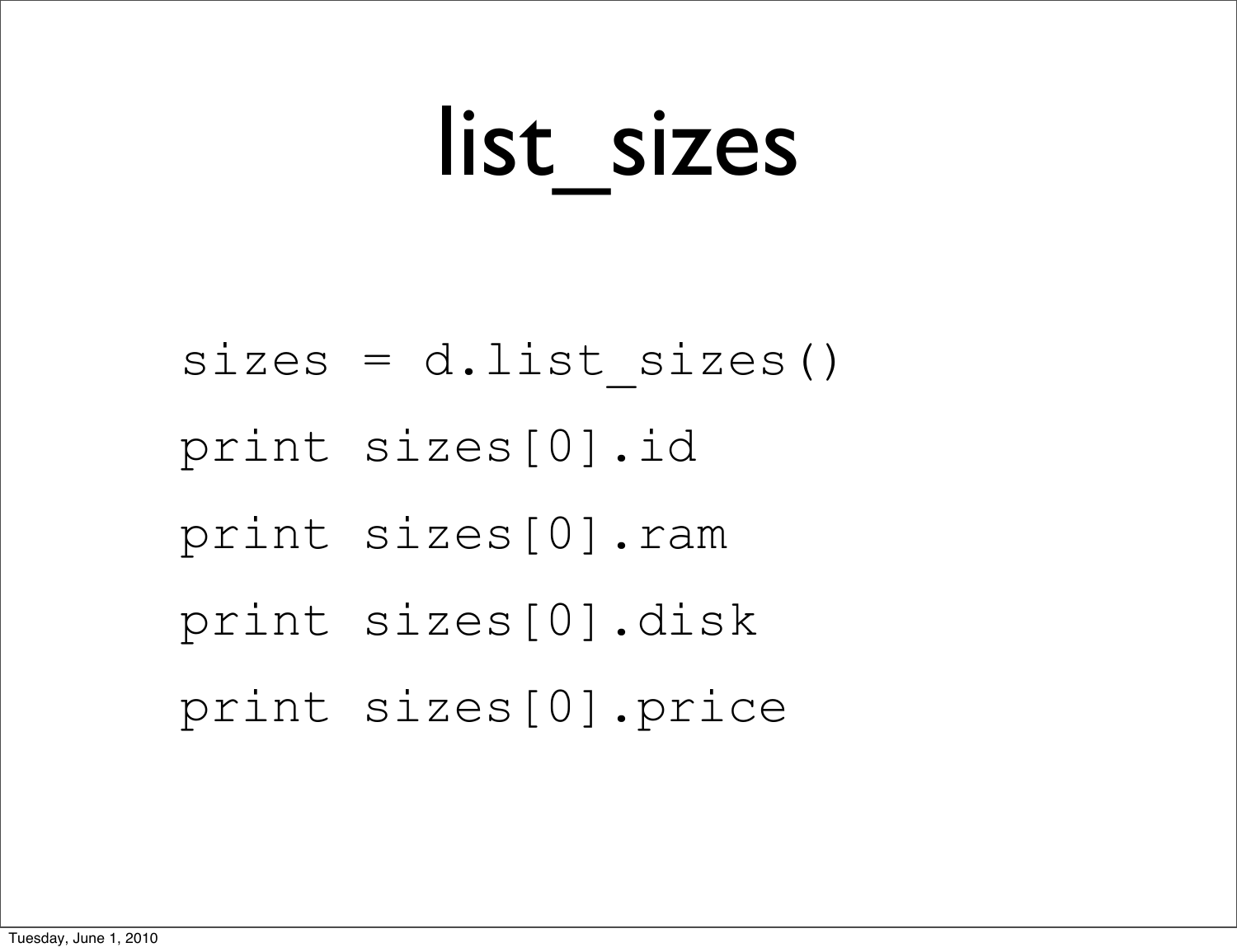### Create Node

 $images = d.list images()$ 

 $sizes = d$ .list sizes()

print d.create node(name="test22", image=images[0], size=sizes[0])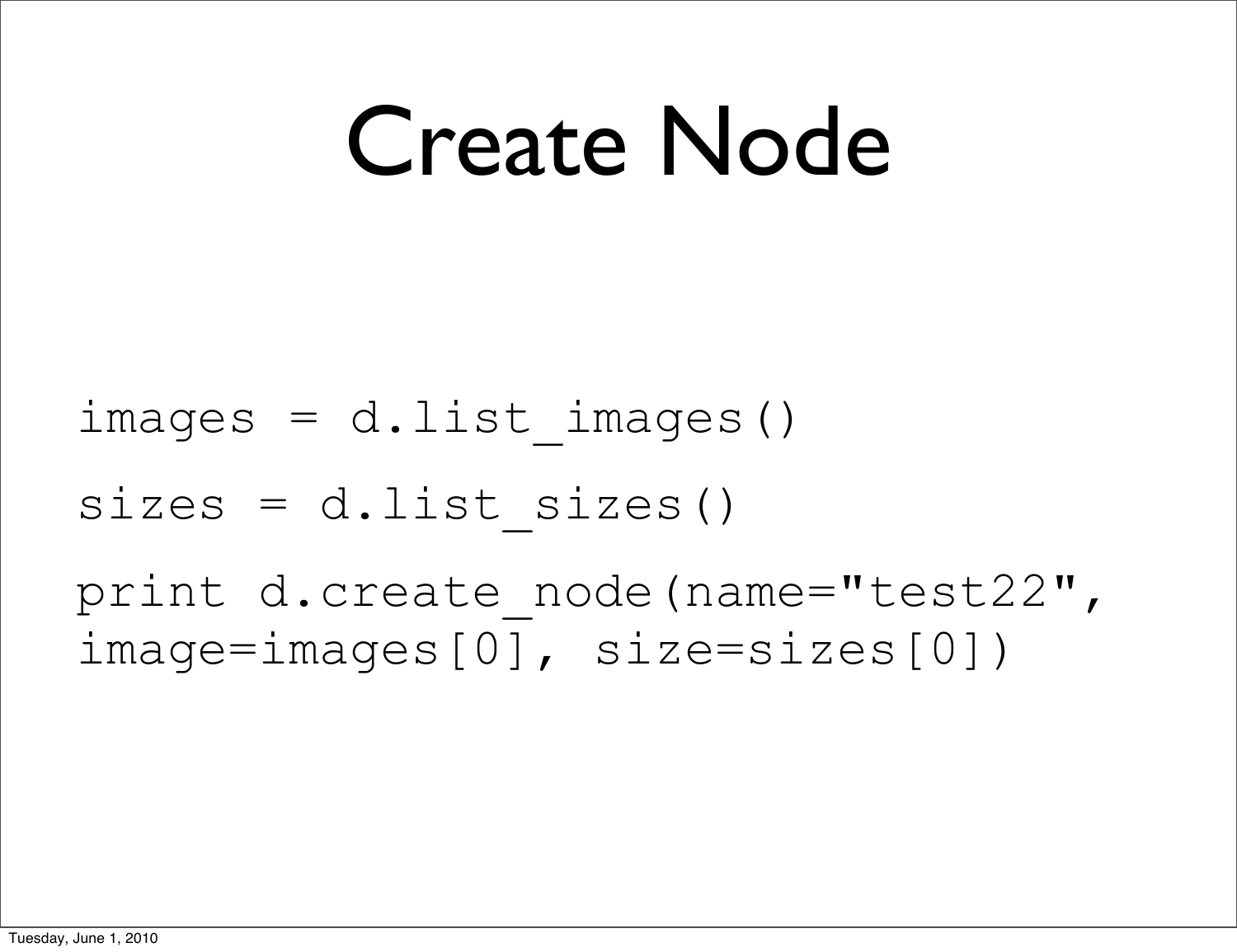## Reboot/Destroy

d.reboot(nodeA) d.destroy(nodeB)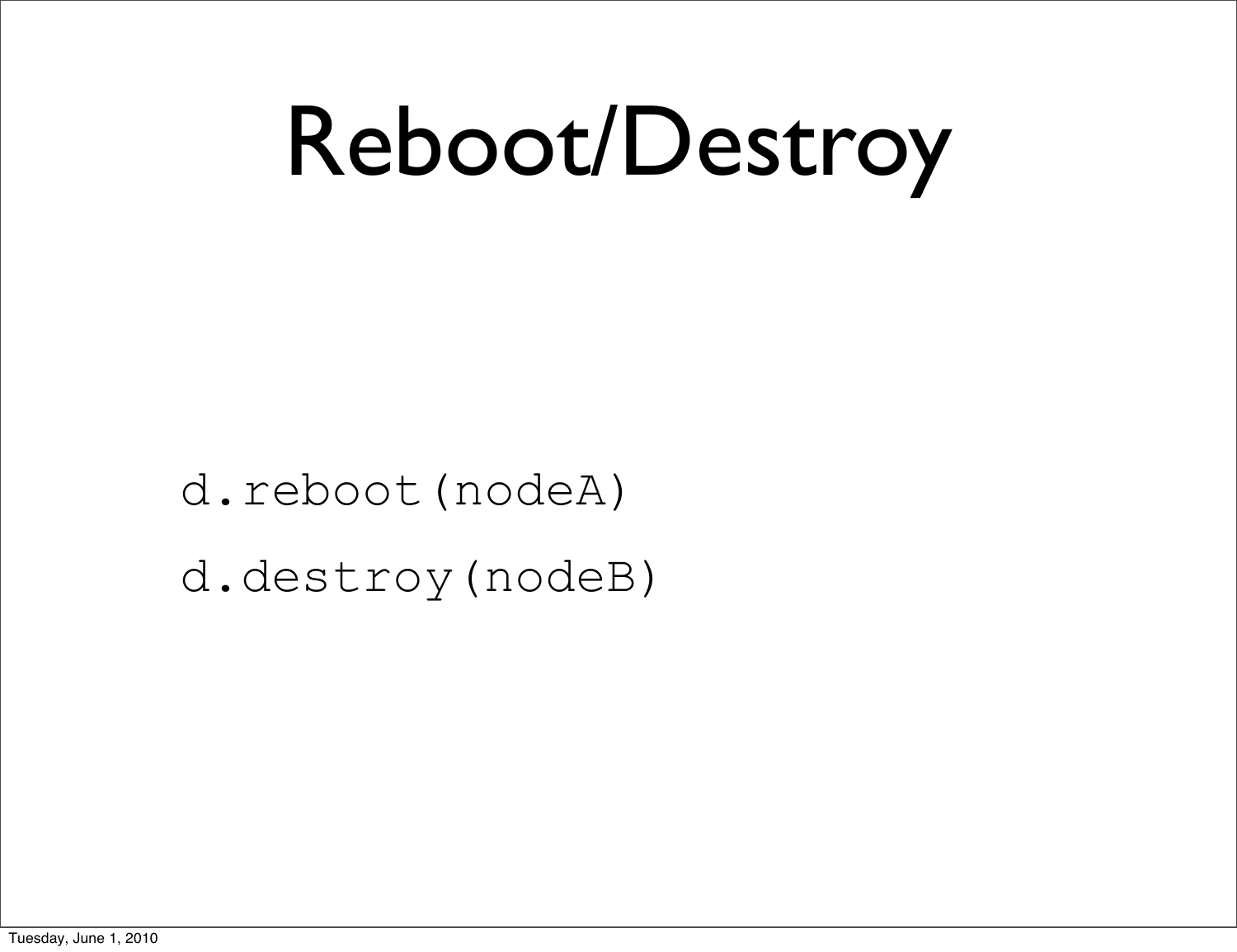#### Locations!

loc = d.list\_locations() print loc[0].name print loc[0].country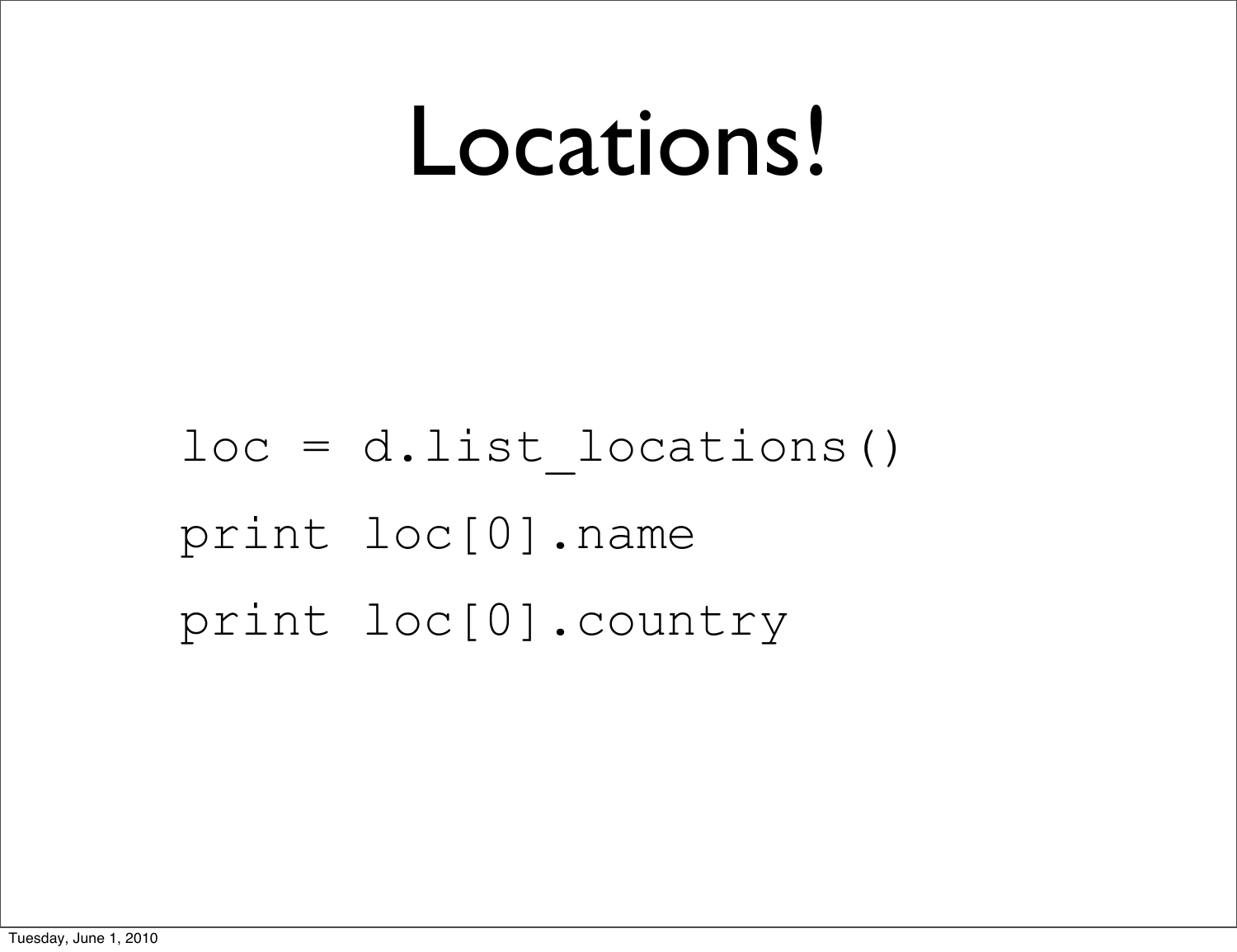### Extended APIs

- Providers inconsistent about services.
- Have a "ex" prefix, documented perdriver.
- Amazon Security Groups:
	- amz.create\_node('foo', ex securitygroup='groupA')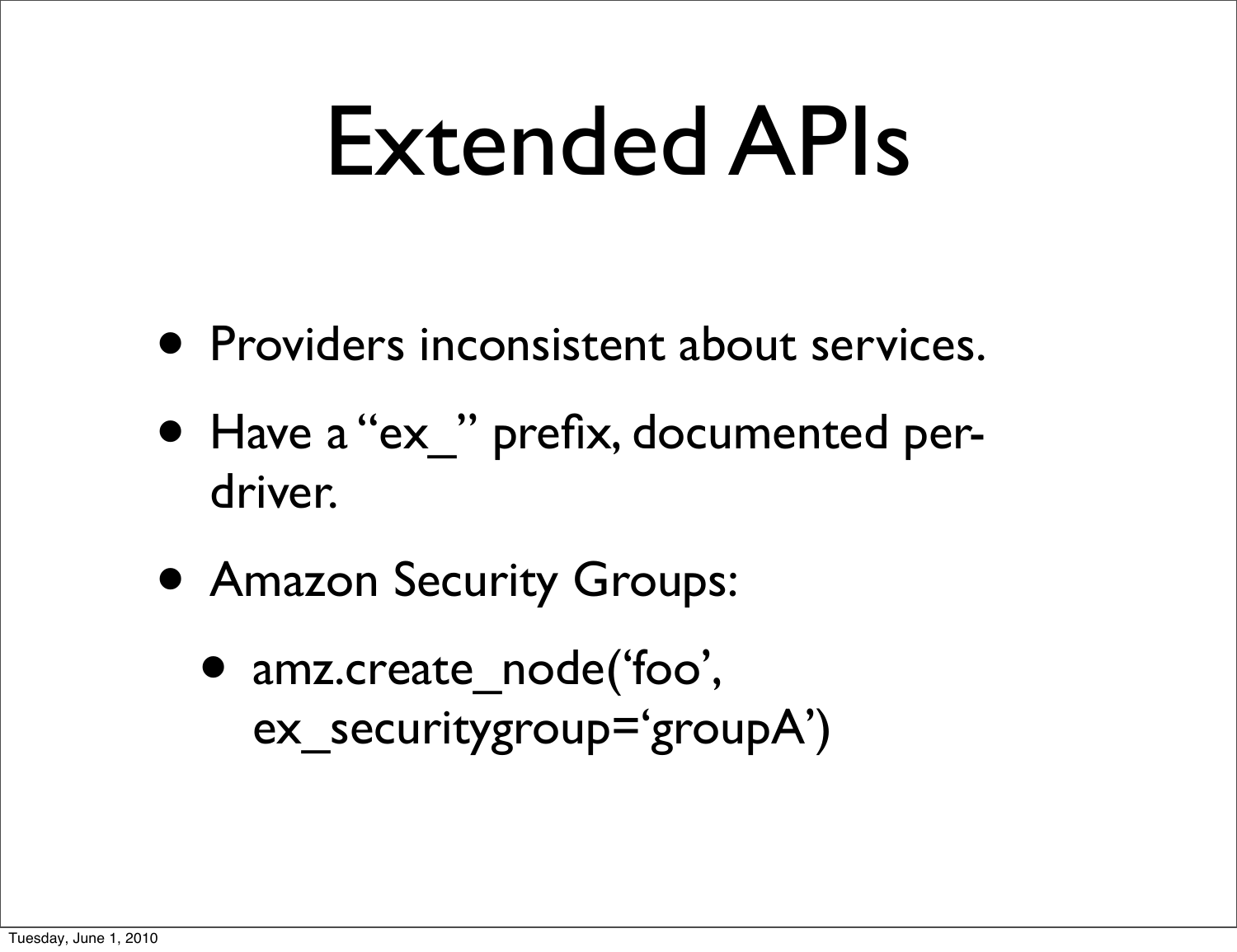## Getting Started



• easy\_install apache-libcloud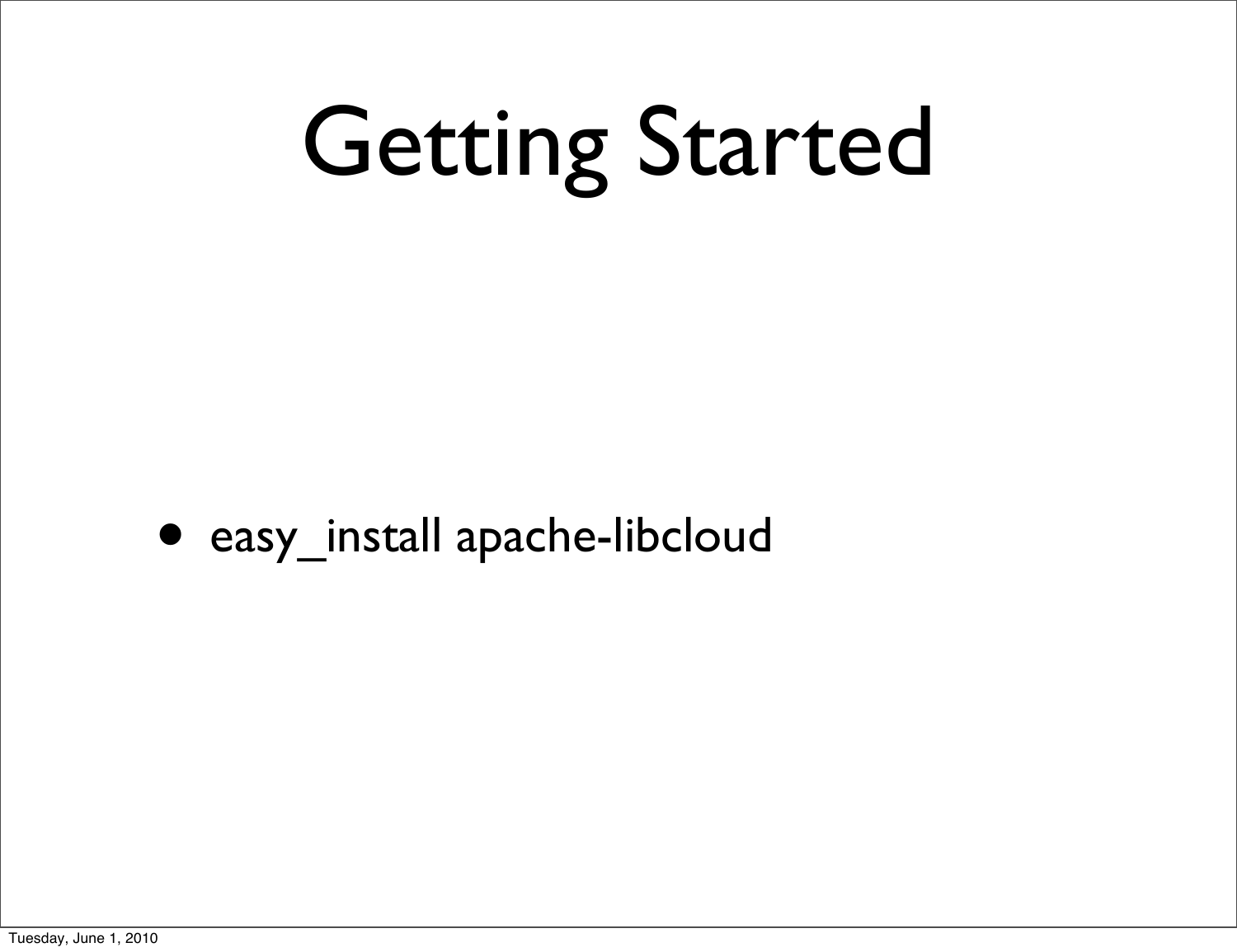# Get your Provider Info

- Amazon:
	- [http://aws-portal.amazon.com/gp/aws/](http://aws-portal.amazon.com/gp/aws/developer/account/index.html?action=access-key) [developer/account/index.html?](http://aws-portal.amazon.com/gp/aws/developer/account/index.html?action=access-key) [action=access-key](http://aws-portal.amazon.com/gp/aws/developer/account/index.html?action=access-key)
- Rackspace:
	- [https://manage.rackspacecloud.com/](https://manage.rackspacecloud.com/APIAccess.do) [APIAccess.do](https://manage.rackspacecloud.com/APIAccess.do)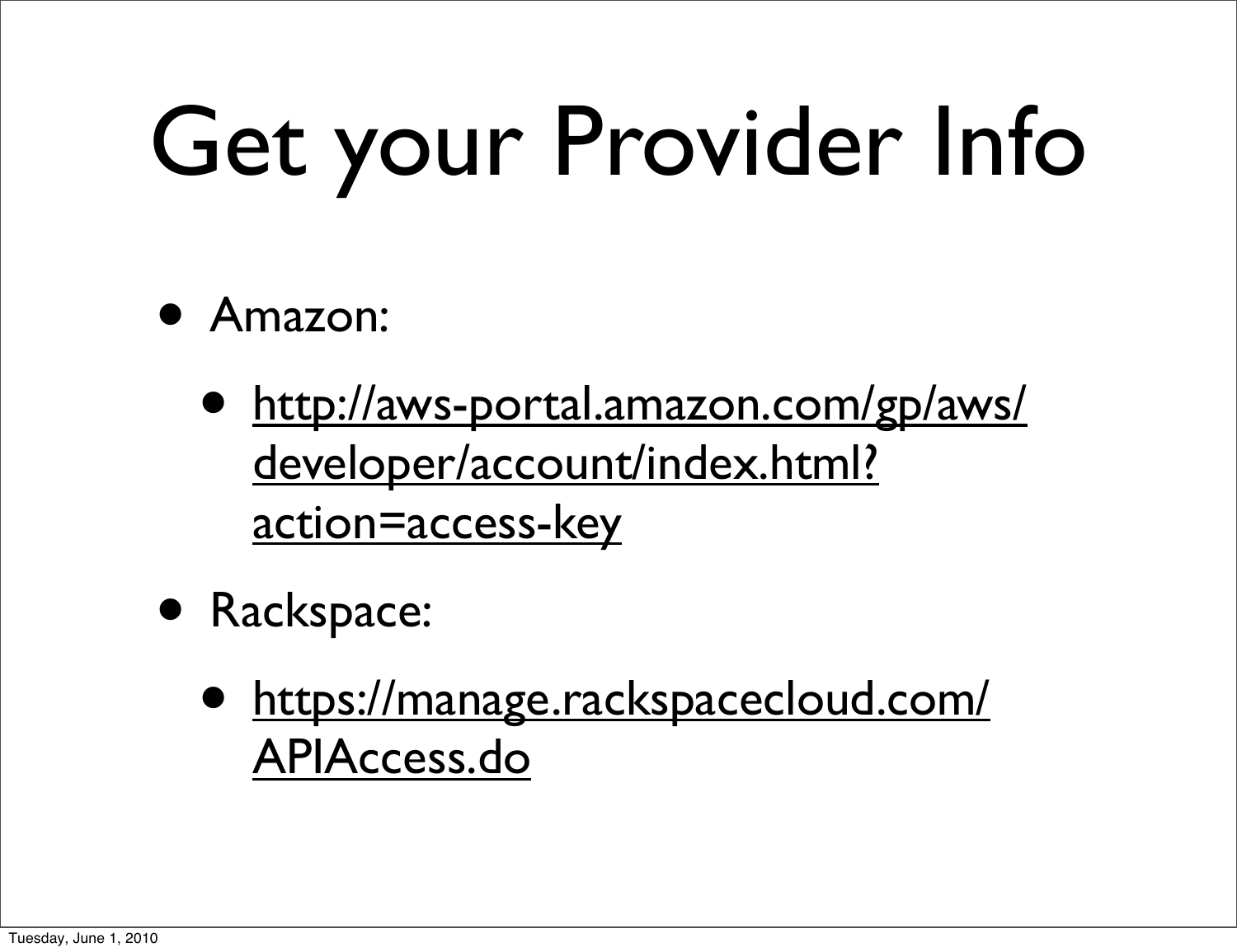## List your Machines

from libcloud.types import Provider from libcloud.providers import get\_driver

d = get\_driver(Provider.RACKSPACE)("xxxxxxx")

 $nodes = d.list nodes()$ for node in nodes: print "id: %s name: %s public ips: %s" % (node.id, node.name, node.public\_ip)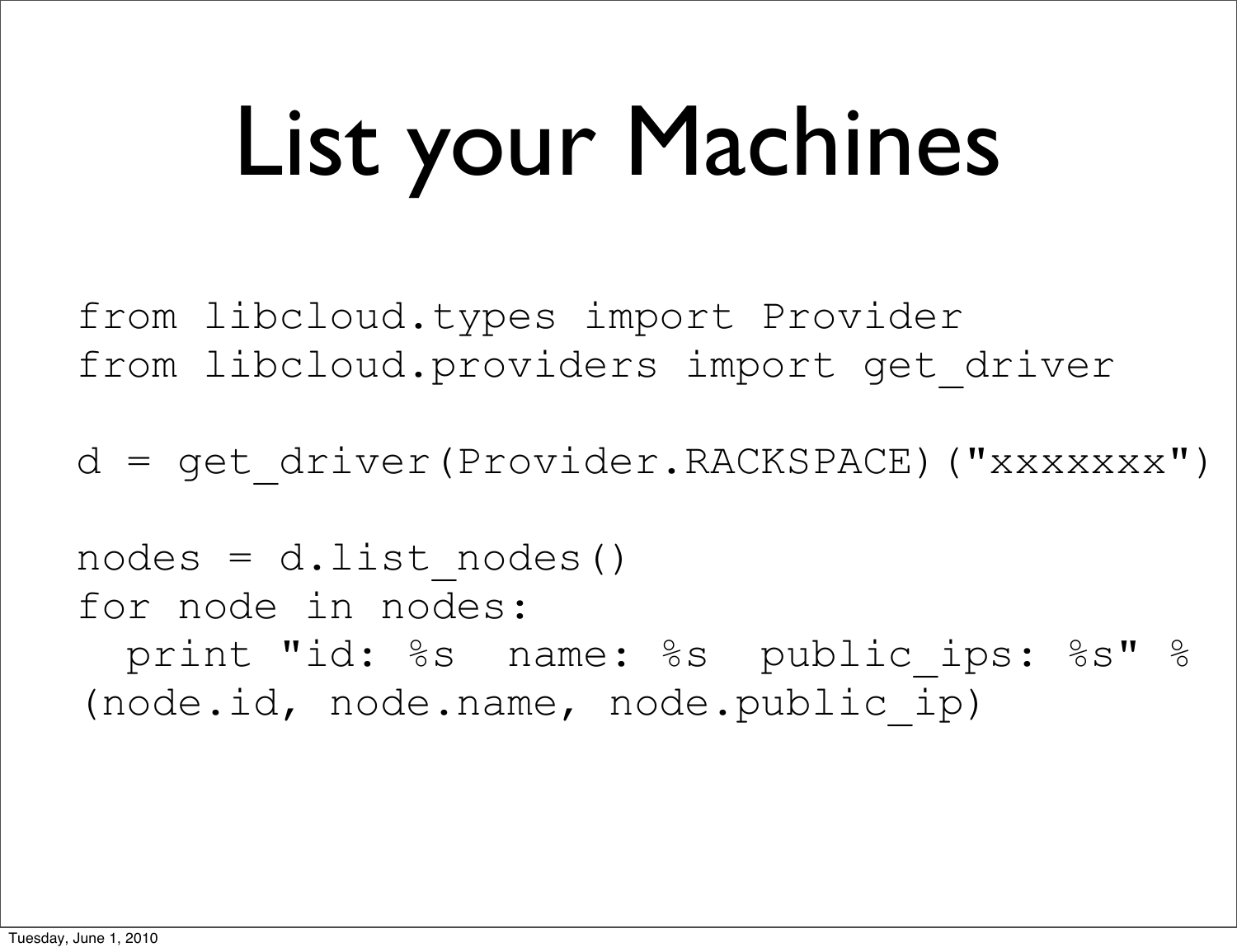#### Cheapest 4 gig node outside the US

```
possible = []
for d in drivers:
  loc = filter(lambda x: x.courtry != 'US', d.list_locations())
   for l in loc:
    sizes = filter(lambda x: x.ram >= 4096, d.list sizes(l))
     for s in sizes:
       possible.append({'size': s,
                         'location': l,
                        'driver': d})
best = sorted(possible, lambda x, y:
                  x['size'].price < y['size'].price)[0]
print best
```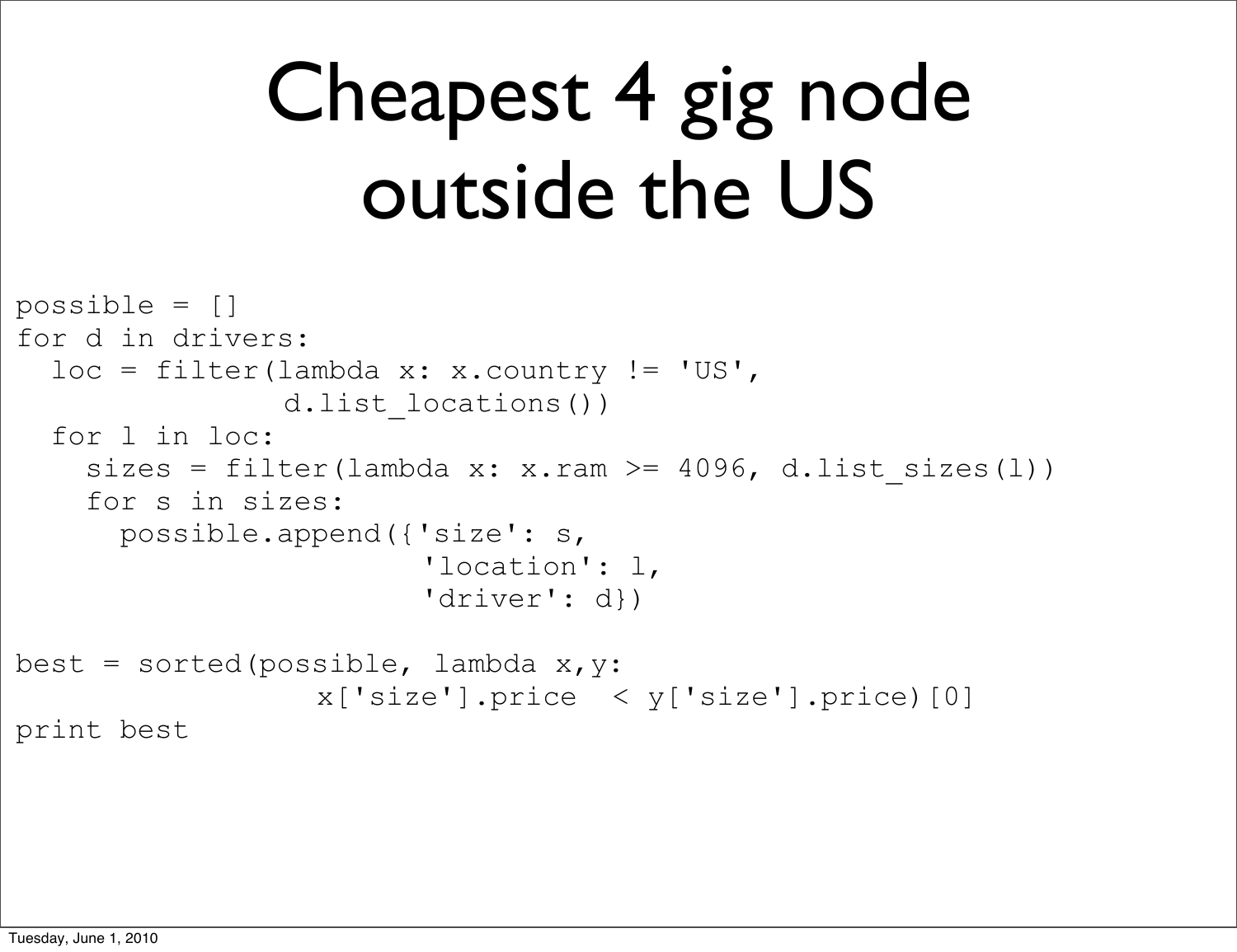## Integrating with Fabric

env.hosts =  $[x.public *ip[0]* for x in$ d.list\_nodes()]

def hostname(): run('hostname')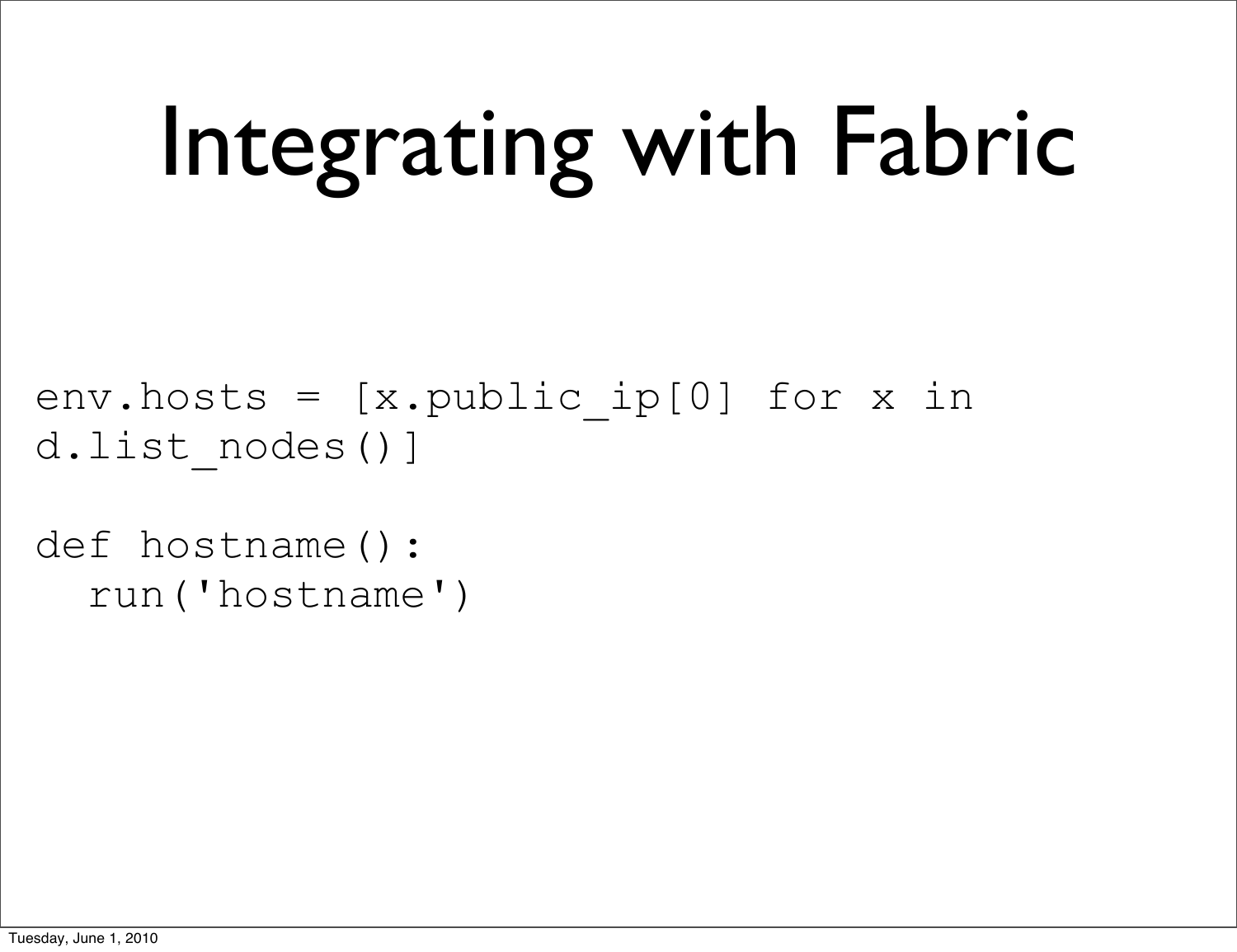#### **\$** fab hostname [173.45.245.33] run: hostname [173.45.245.33] out: lctest3.k1k.me [173.45.245.32] run: hostname [173.45.245.32] out: lctest2.k1k.me

Done.

Disconnecting from 173.45.245.33... done. Disconnecting from 173.45.245.32... done.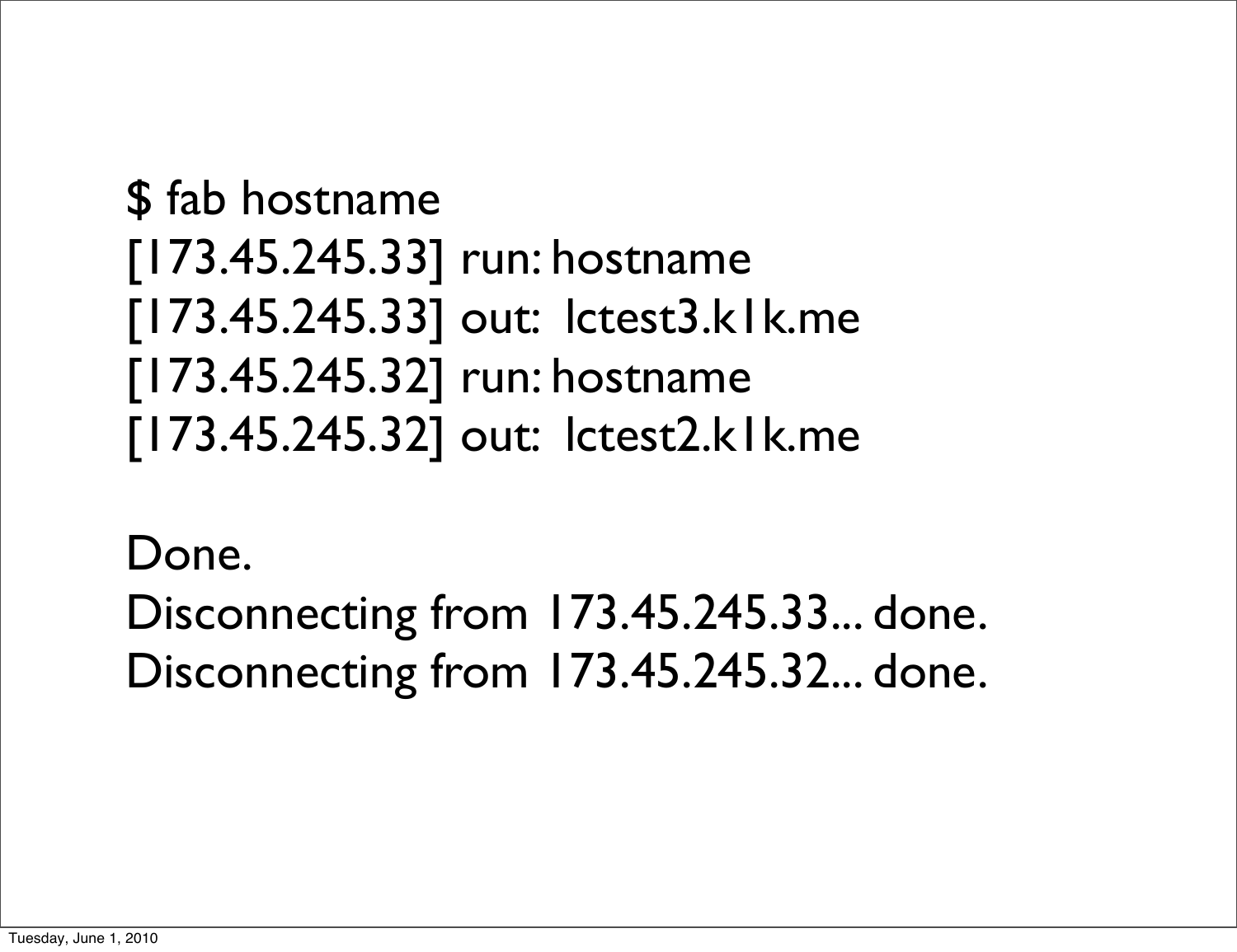## One more thing!

- deploy\_node
	- Calls create node
	- Consistent initial bootstrapping of machines.
		- SSH Keys
		- Configuration Management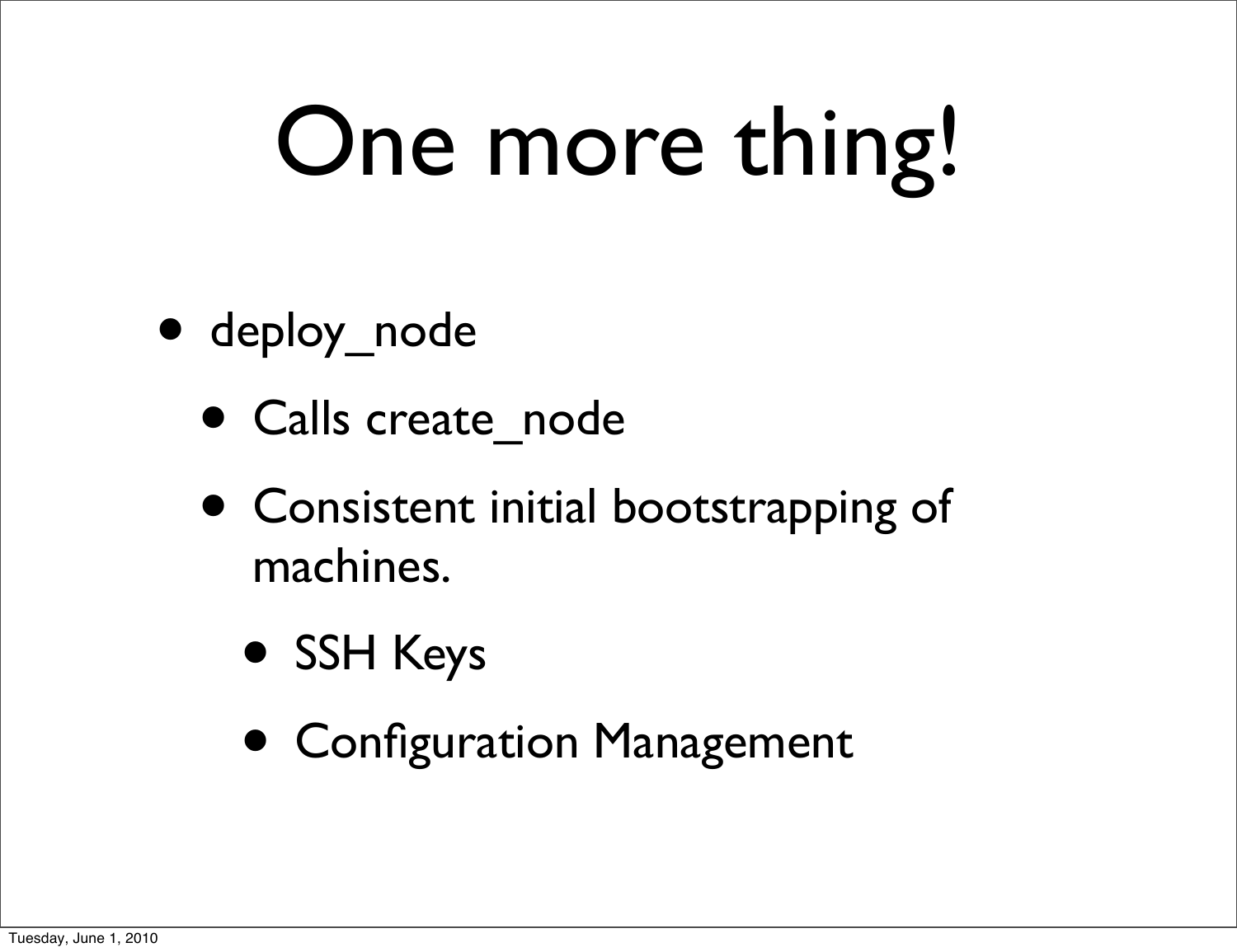## Installing Puppet

skey = SSHKeyDeployment(key) sd = ScriptDeployment("apt-get  $insball$  -y puppet") msd = MultiStepDeployment([skey, sd]) node = d.deploy node(name="lc-test", deploy=msd)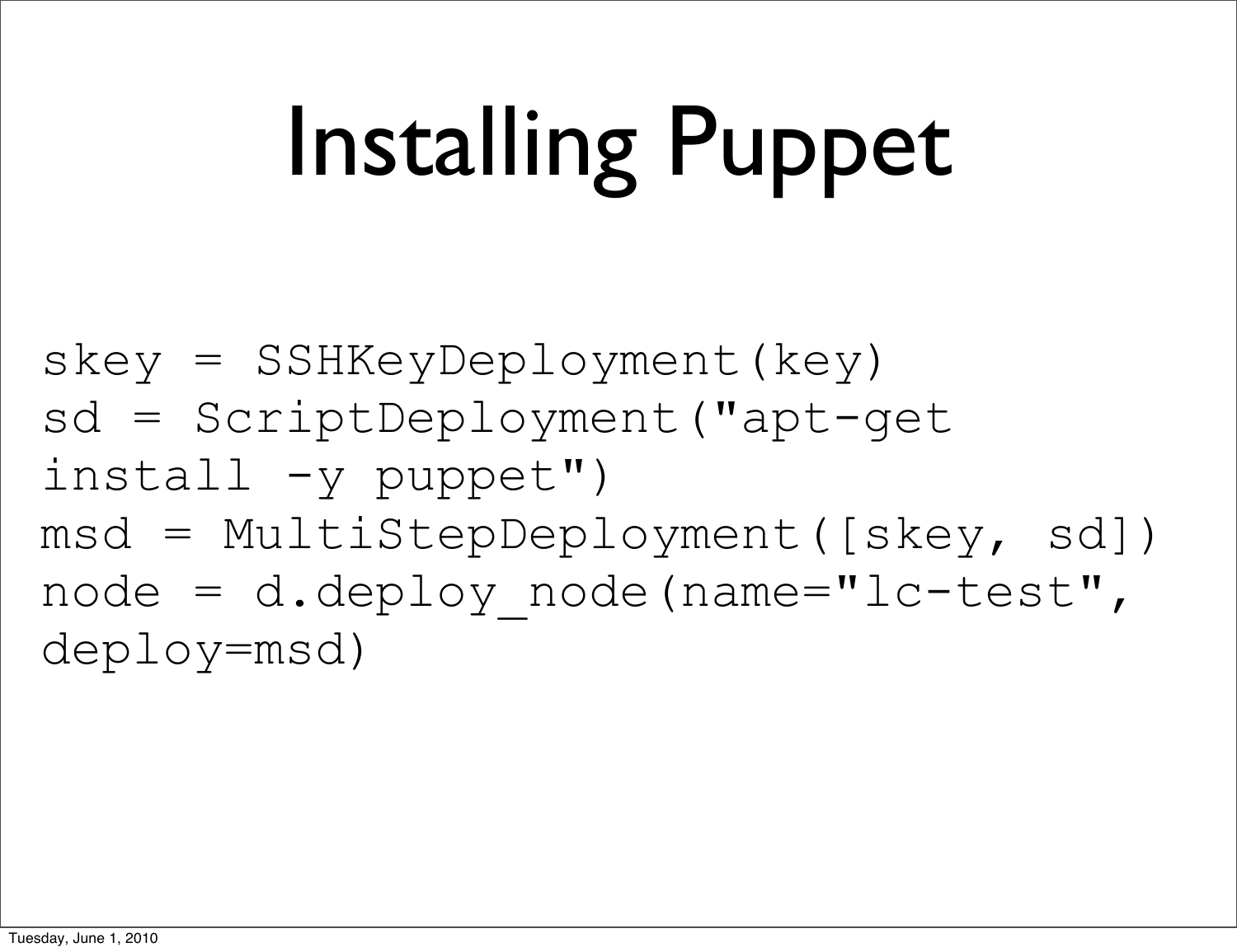# Up next for Libcloud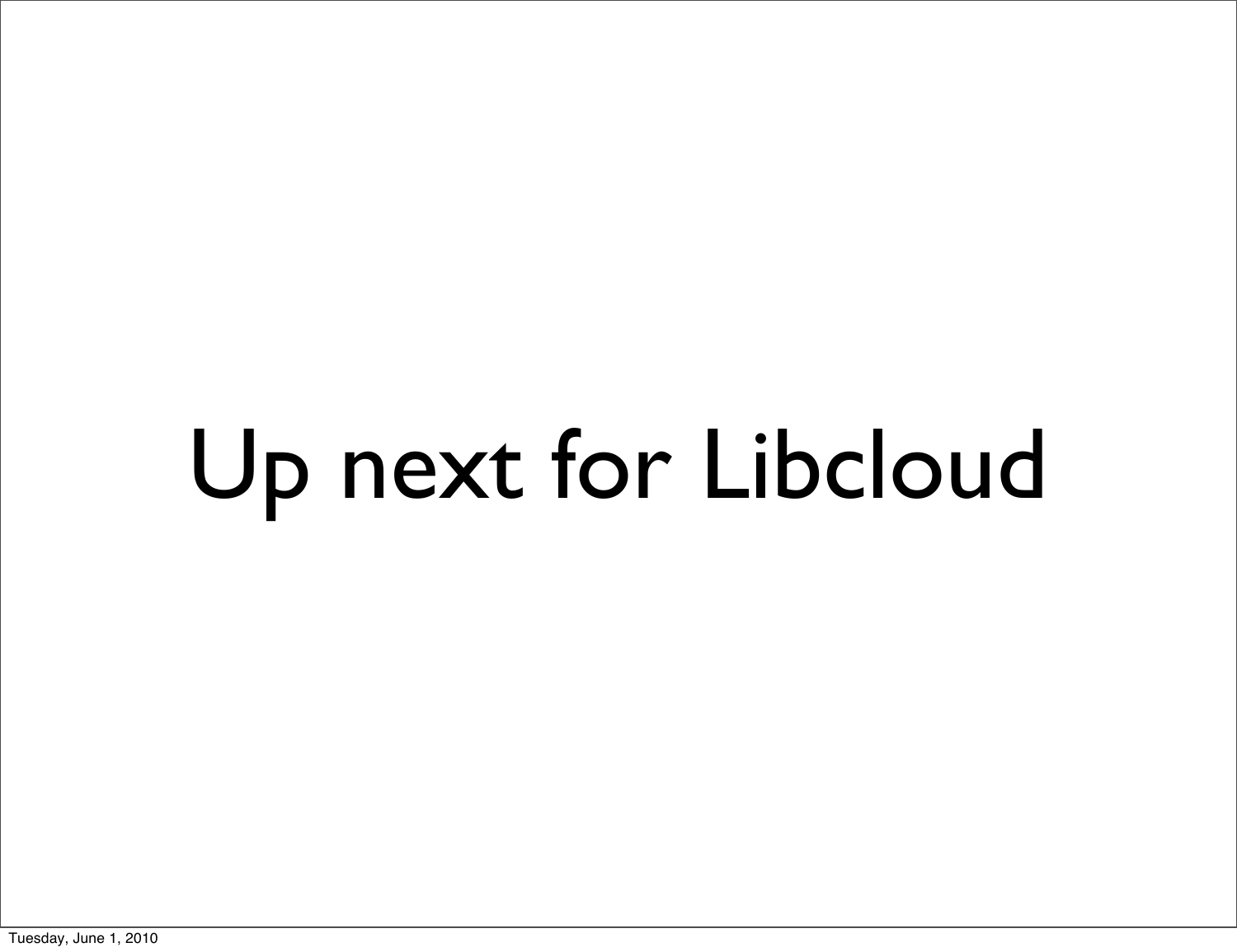## Image Formats

- Hazy world between Operating System, Configuration Management and the Sysadmin.
- People stick with Config Management, because dealing with base Images is painful today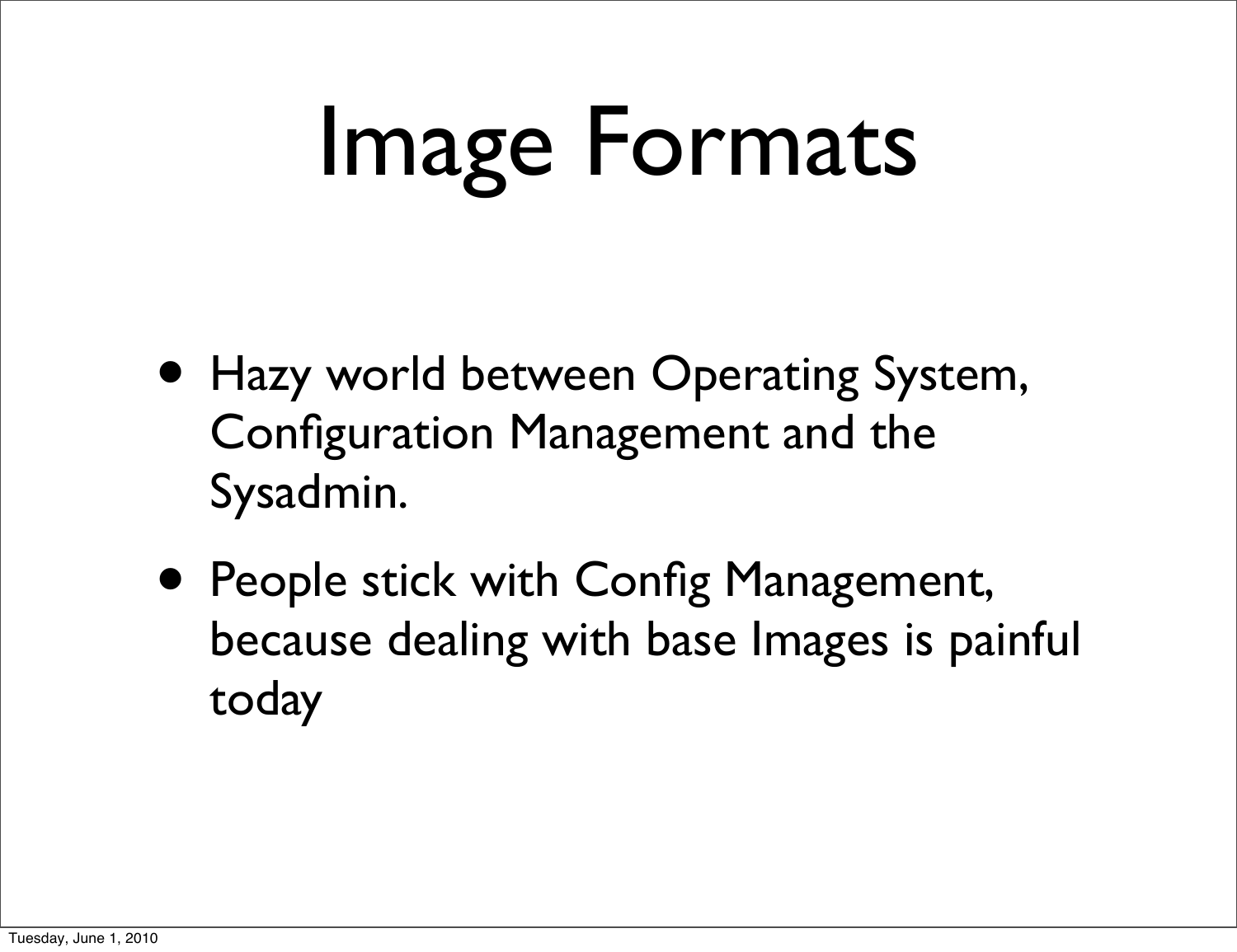## Existing standards

- Amazon AMI
- VMWare Open Virtualization Format (OVF)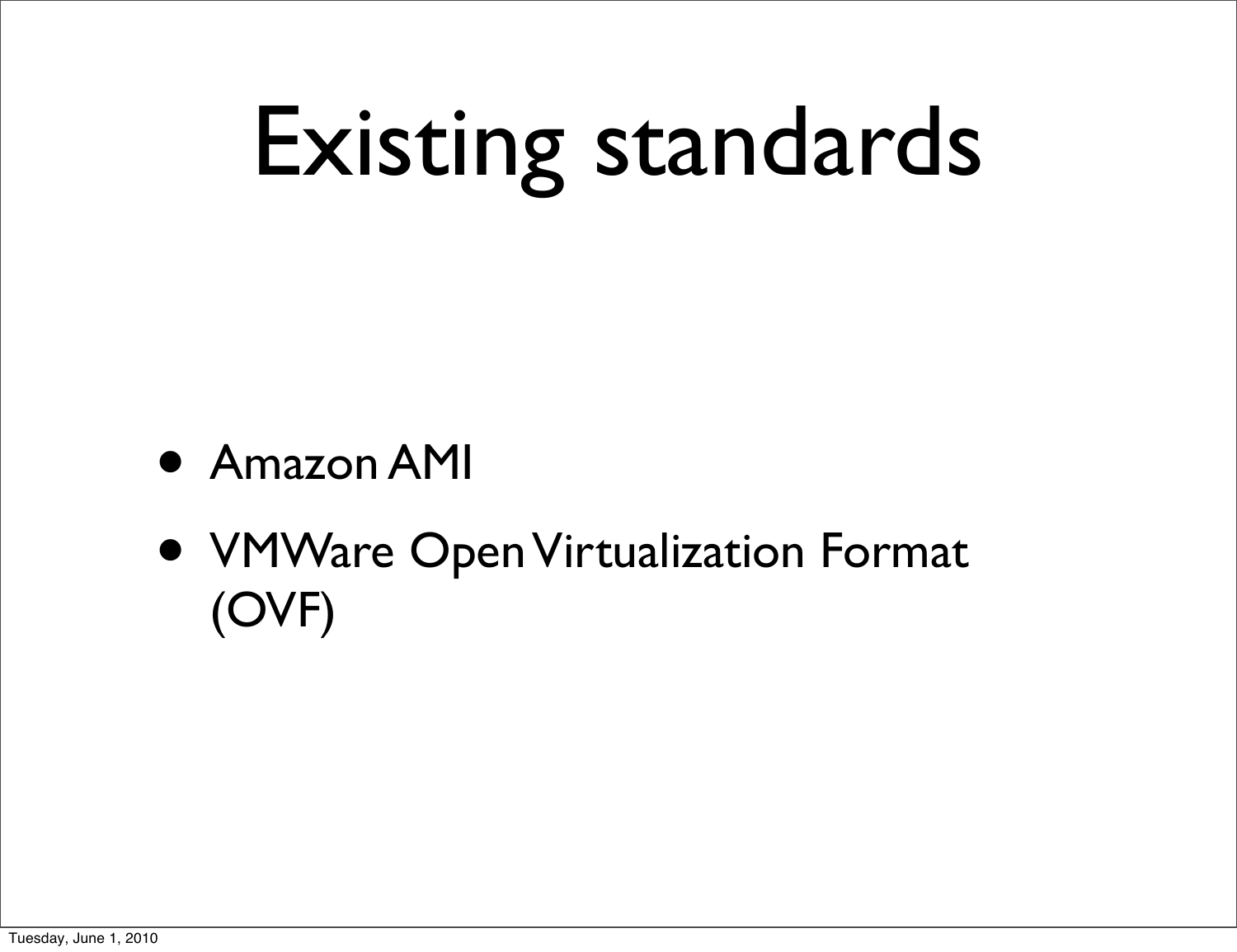## Hosting Provider Side

- Technical challenges
	- Most commercial hosting is Xen based
	- Most hosting companies aren't giant tech companies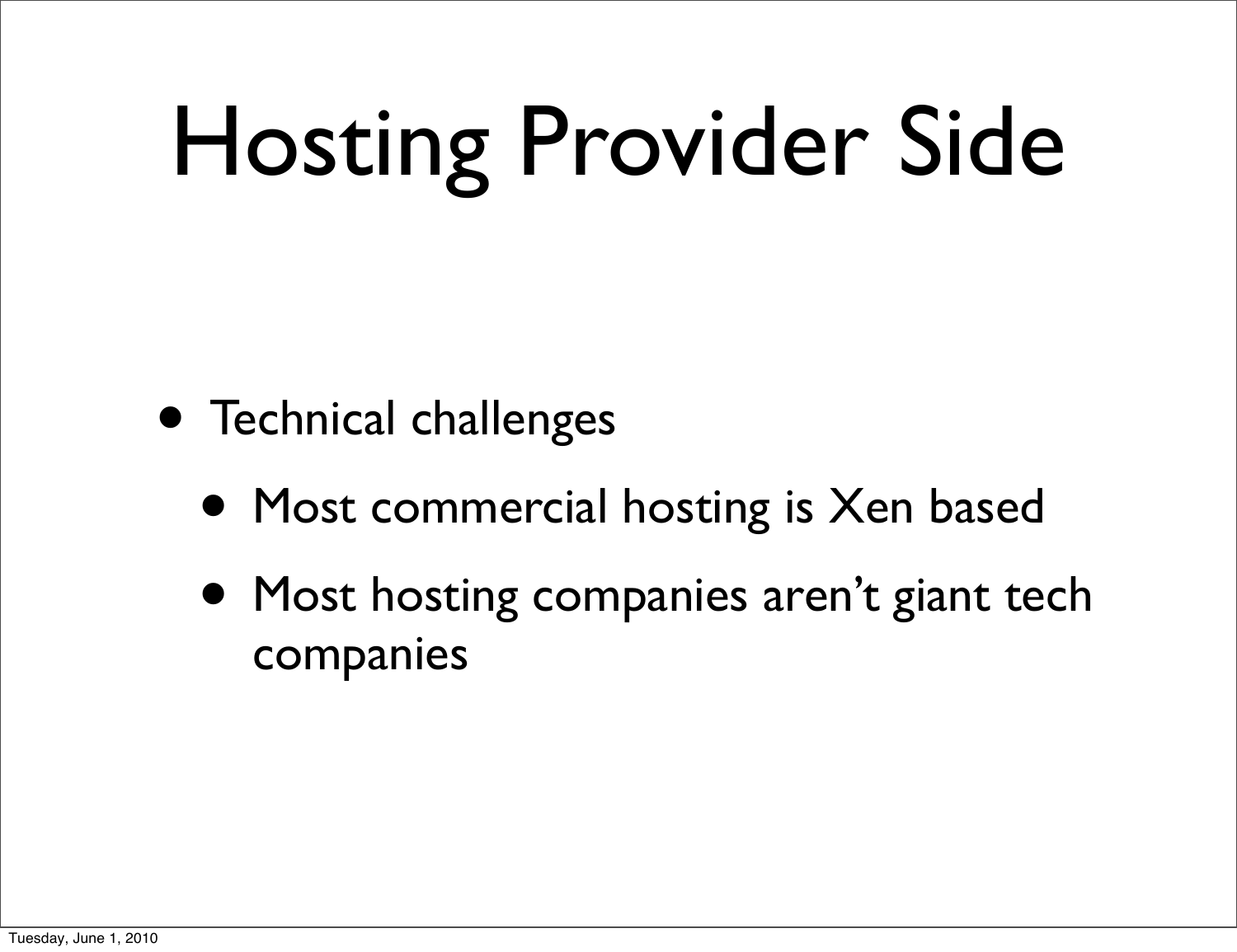### User Side

- Building Images is complicated.
- Versioning Sucks
- Time sink uploading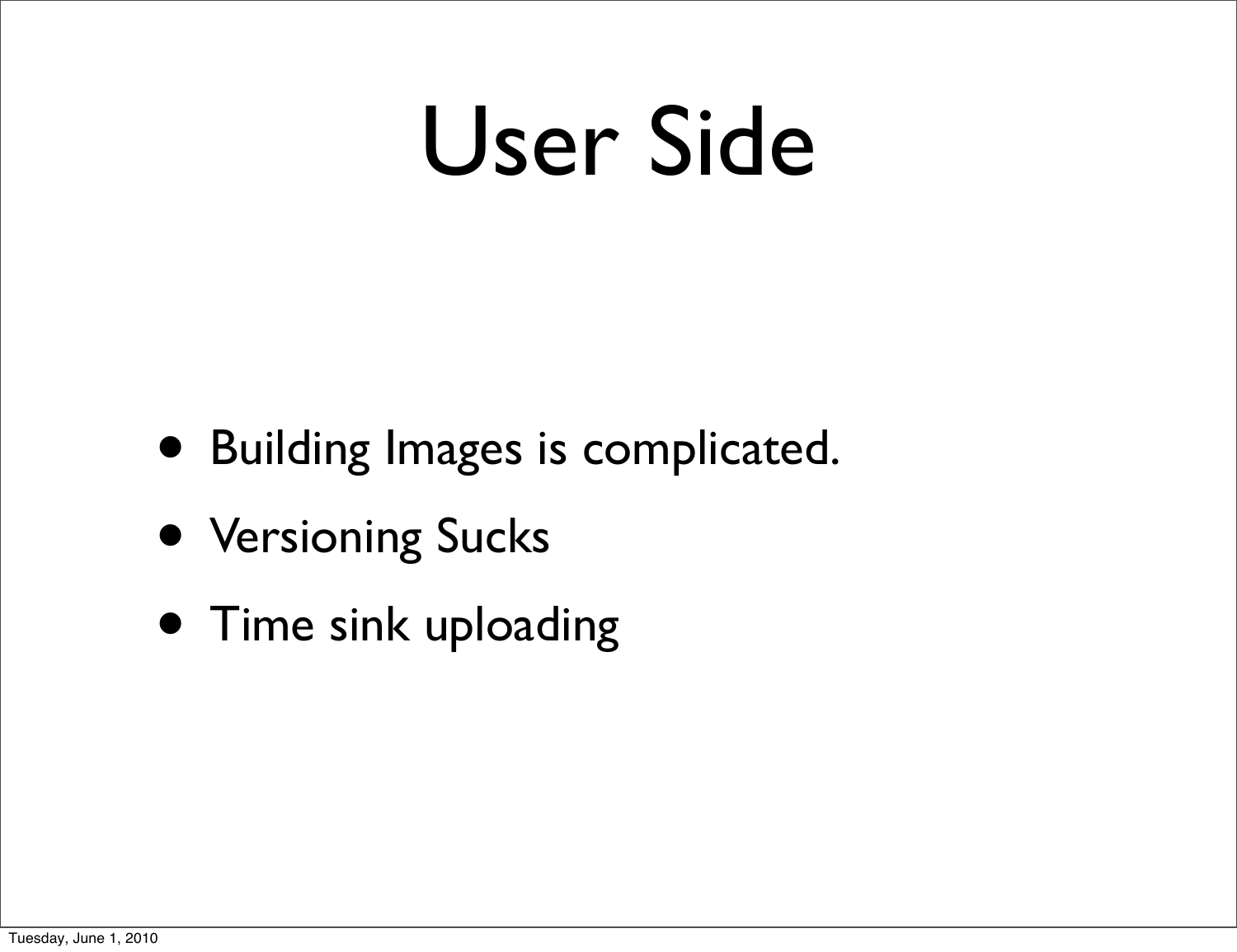## Proposed Image Format

- Based on Cloudlets Project
- **JSON Metadata in single file**
- Filesystem in a tarball
	- Versioned in DVCS
- Includes building server-side support infrastructure for Hosting providers!
- More details on mailing list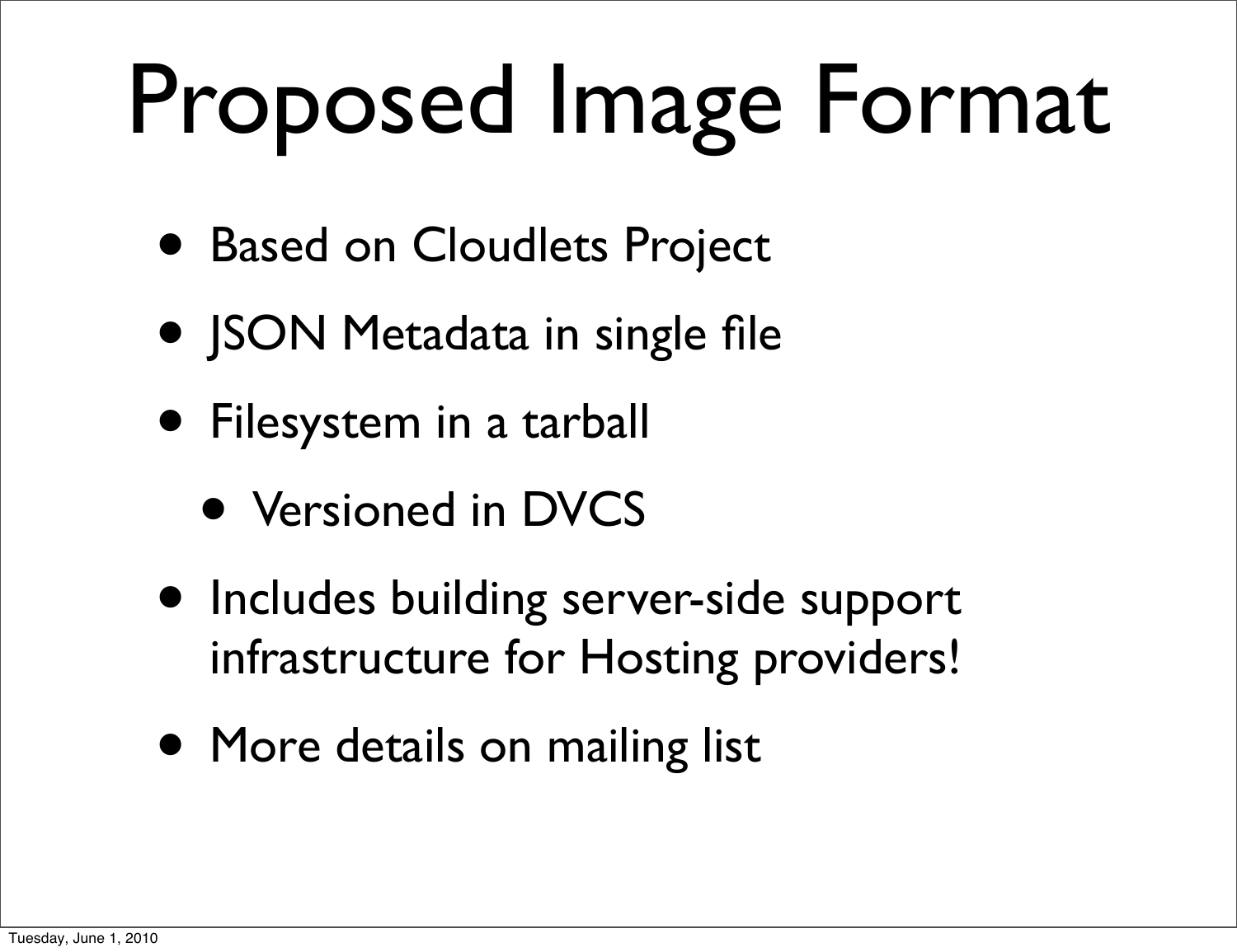## Multiple Languages

- Hundreds of emails exchanged on the mailing list.
- Interest, something will happen.
- If interested, join the lists, start hacking on code!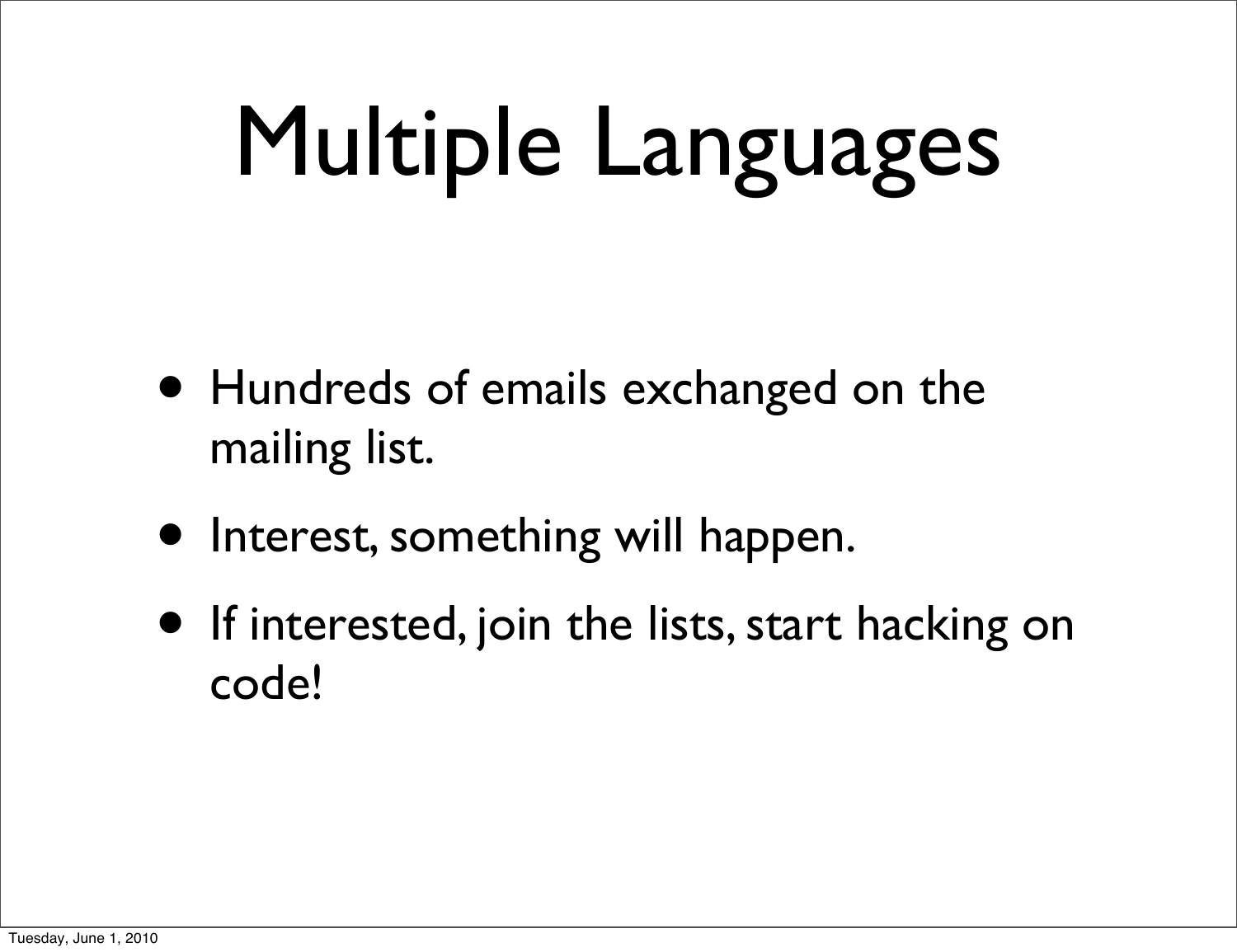## Contributing!

- Open Community just as important as open code -- everything on list or IRC.
- Hosting providers: Get your driver in!
- Hackers: Make cool tools!
- Sysadmins: Manage your infrastructure.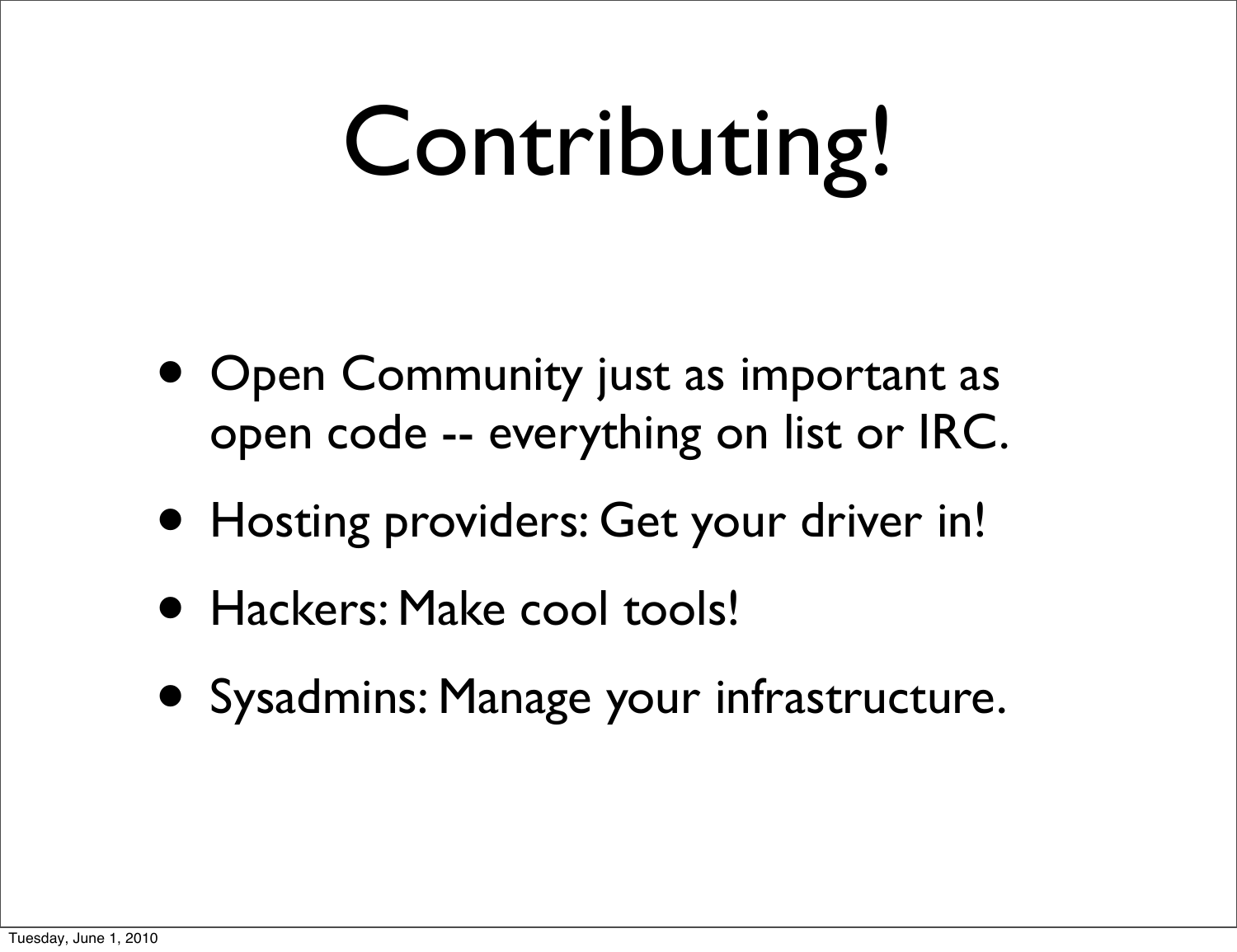## Related Projects

- JClouds
	- Java
- Apache Deltacloud
	- Ruby, started by Redhat, just joined Apache Incubator in May
- Fog
	- Ruby